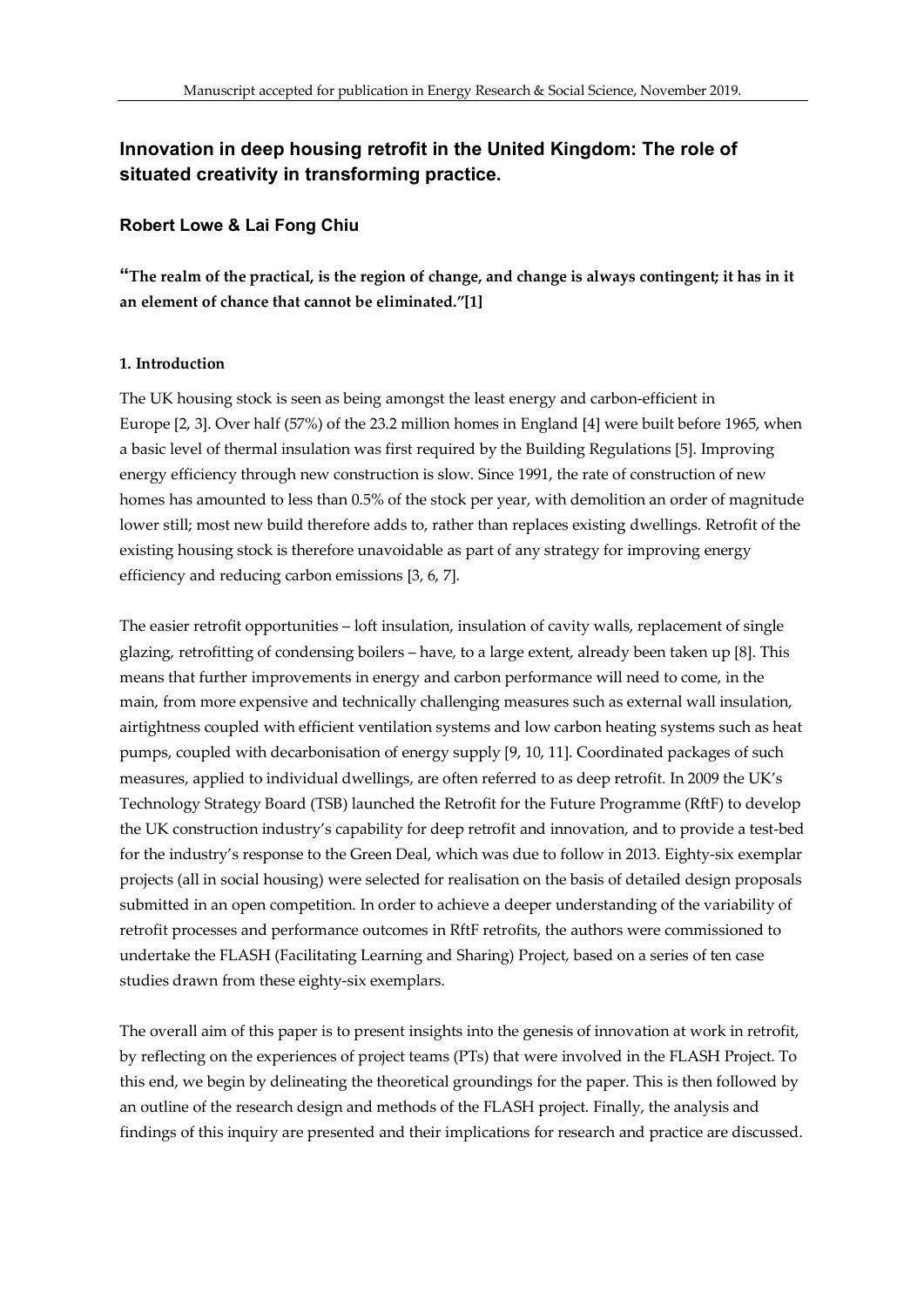### **2. The genesis of innovation**

In a review of the literature on innovation, Baregheh et al. identified 60 definitions of innovation from a variety of academic disciplines [12]. Thirteen of these definitions emerged from disciplines of technology, science and engineering alone. While this multiplicity of perspectives on "innovation" allows analysis of the phenomenon according to multiple attributes (nature, types, stages, social context, means/resources and aims), the mechanism by which innovation occurs, the question of where the new idea comes from, of how and under what circumstances it actually happens, has remained elusive.

This reticence can also be found in the standard, early reference on innovation, Everett Rogers' Diffusion of Innovations (DoI) Theory. As the title suggests, this focuses not on the genesis of innovations, but on how innovations are subsequently taken up [13 p12]. In a similar vein, one can detect in recent policy documents a focus on the adoption of ideas and the deployment of techniques, with little or no acknowledgement of the nature of or need for creativity throughout the adoption process [14, 15]. Without such acknowledgement, and in the absence of understanding of the situational, organisational and regulatory contexts in which techniques are applied, little light is shed on the 'how' of innovation.

### **3. Philosophical stance**

Attempts to understand energy performance of buildings by application of post-occupancy and building performance evaluation methods (POE & BPE) has a long history [16, 17, 18]. This kind of research is usually carried out by engineers, building physicists, architects or other building professionals. While physical scientists often take their ontological and epistemological assumptions for granted and, largely ignoring social factors, see little need for theories other than thermodynamics, materials science and Newtonian mechanics to understand how buildings work, the converse is true for social scientists who often ignore the physical substrate of social actions in their empirical investigations. In the last decade, the authors have developed a socio-technical approach towards BPE and POE which integrates physical and social knowledge based on an ontological commitment that building performance is a socio-technical phenomenon, the understanding of which requires multi-disciplinary input [19, 20]. To achieve this requires explicit adoption of a philosophical stance which both physical and social scientists can share.

For its philosophical and theoretical inspiration, the FLASH project drew heavily on Social Practice Theory in the sociological tradition, and on the contribution made by the American Pragmatists, Charles S. Pierce, Williams James, George Herbert Mead, and John Dewey, in the late 19th and 20th Centuries [21]. Dewey, in particular held that creativity emerged from tensions between goals and constraints. Such tensions tend to manifest themselves as problems, the appropriate formulation of which is the key to their solution. Since the RtfF programme set the construction industry the goal of innovating to achieve deep reductions in energy demand, it is, in this light, not unreasonable to look to the FLASH project for evidence and insight into the creative processes at work in retrofit.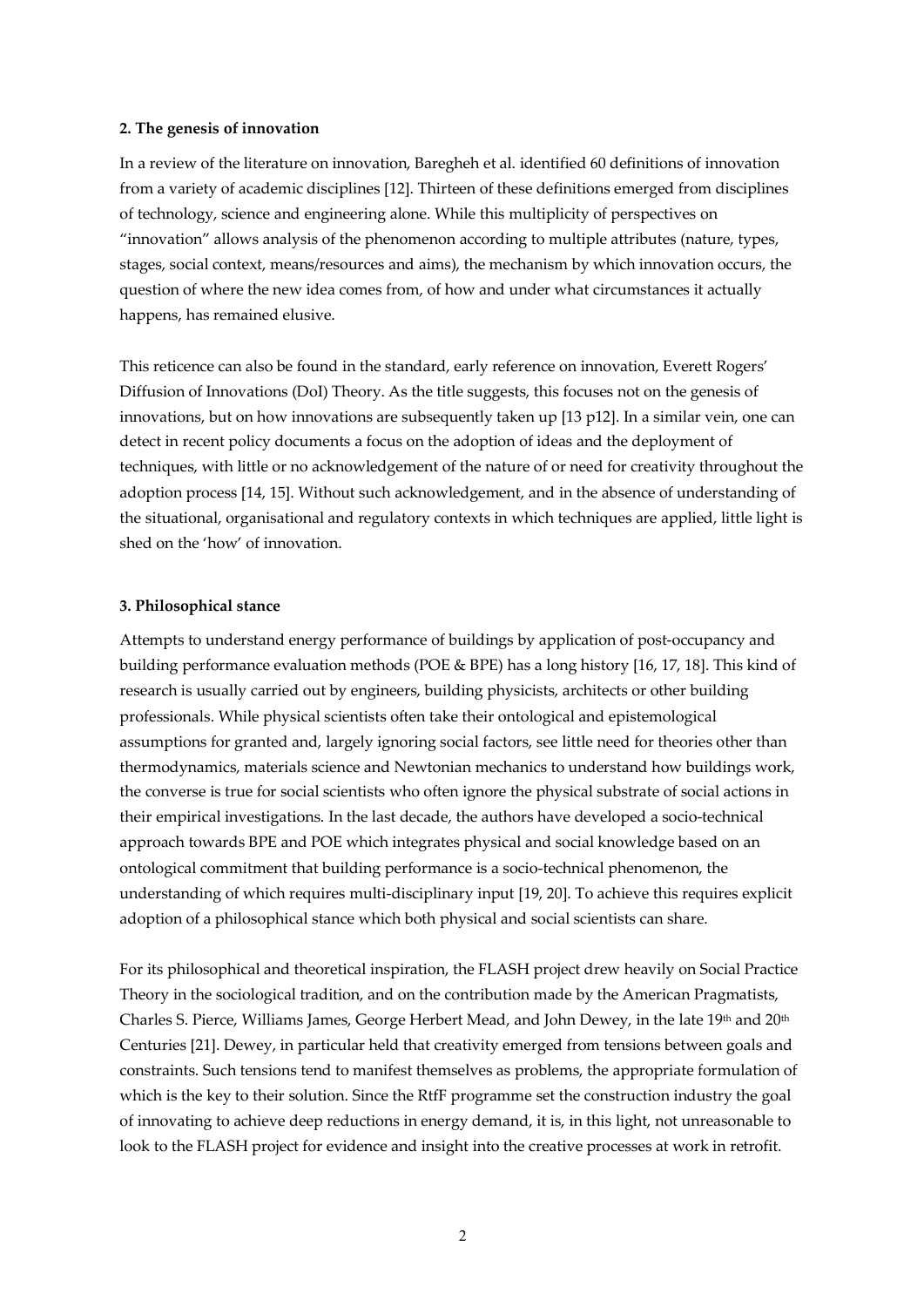If philosophy is a way to help us think, the philosophy of Pragmatism appears to provide a way for the community of researchers to think differently. Pragmatism gives primacy to both practice and experience in how we know what we know; knowledge is less about "absolute truth" and more about "practical or functional truth" that aids actions in the world [22]. Pragmatists assume that the common and practical purpose of research is "problem solving" rather than theorising or empirical testing of physical or social theories for their own sake. The Pragmatists' approach to problem solving is through an ecological perspective which emphasises the importance of grounding problem solving in concrete situations. Creativity emerges, in problem solving, as actors reflect on their knowledge and experiences in-action and on-action [23]. Joas coined the term "situated creativity" to refer to this:

Actors confront problems whether they want to or not; the solution to these problems, however, is not clearly prescribed beforehand by reality, but calls for creativity and brings something objectively new into the world. [21 p.4]

This proposition appears to delineate the underlying causal mechanism of innovation that can tell us "why" creativity is needed, "how" it occurs, and "where" to look to see it. The next section of this paper will set out "how" to look.

### **4. The pragmatist's socio-technical conceptual framework**

 $\overline{a}$ 

The multi-disciplinary nature of our research has motivated us to build a conceptual framework and methods beyond any single discipline [18, 19], a theoretical move that resonates with other researchers in this field [e.g. 24]. Social Practice Theory (SPT), a construct that encompasses materiality and human actions, provides a starting point. This is exemplified by Schatzki's formulation of social practices, such as cooking, voting and banking (and retrofitting), as "organised constellation[s] of actions", where actions are "bodily doings and sayings" [25 p.89, 26 p.70-72] that not only have material (technology) but also mental (practical understanding or knowhow), and social (explicit and tacit rules) substrates. Schatzki sees practices as directed towards goals within a structure of motivation and meanings (teleoaffectivity) [26 p.71]. Unlike other social practice theorists, Schatzki asserts that the organisation of social practices "should not be conceived as regularities, but instead as arrangements of people, artifacts and things" [27 p.15], with four theoretical components, teleo-affective structures, practical understanding, rules, and entities<sup>1</sup>,

<sup>1</sup> Practical understanding refers to know-how associated with activities, practical knowledge and actions. These include goals, key problems, problem-solving strategies and solutions, design, tacit knowledge and testing procedures.

Rules refer to institutional knowledge and procedures (social and technical) that enable and coordinate practices.

Teleo-affective structures refer to the purpose and affective aspects of a practice and how these are structured to influence the motivation and direction of activities.

Entities comprise living and non-living entities with human/man made and non-human and nonmanmade entities as another dimension. People are human and living entities; Artefacts are man-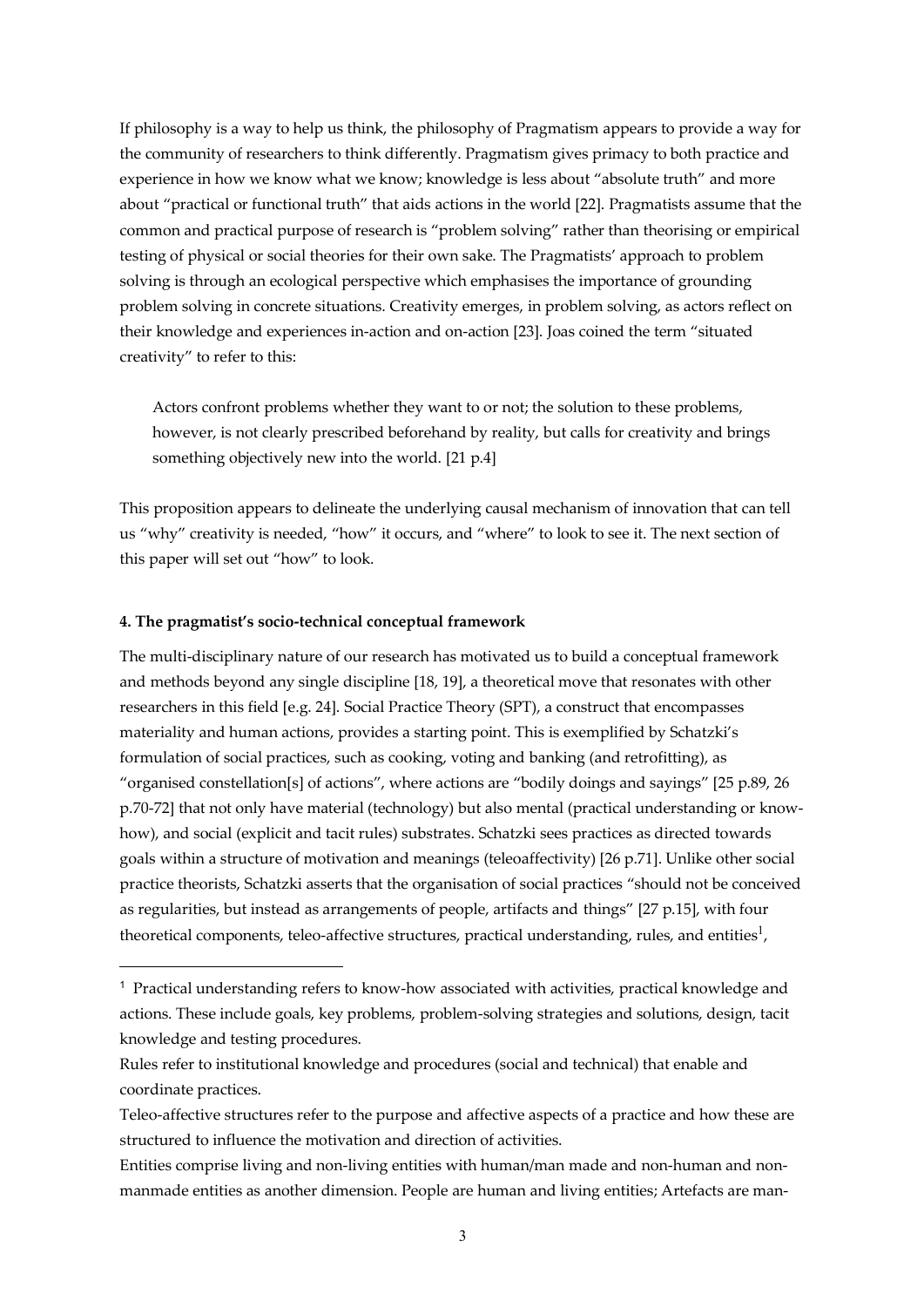which should be conceived as mutually co-constitutive. While SPT has been useful in the reconceptualization of conventional POE, there are two significant limitations to its application to the study of innovation. These are delineated below.

#### **4.1. Limitation 1 - the erasure of the physical**

Despite Schatzki's assertion that "A theory of X is a general and abstract *account* of X" [27 p.12 emphasis added], a variety of practice theories has emerged in the energy and buildings research arena as approaches to offering social *explanations* for energy consumption e.g. [28-32], through the study of heating/cooling practices e.g. [33, 34], and thermal comfort of occupants in their dwellings e.g. [35-38]. While, with a few exceptions [20, 39, 40], the afore-mentioned studies formally acknowledge the material aspect of social practice, they seldom integrate the physical into methods for empirical investigation. For example, while heating and cooling may be formally acknowledged as materially mediated nexuses of activity, physical/material conditions relating to heating and ventilation systems and how these systems are configured and arranged within the fabric of dwellings in ways that may influence occupants' heating and cooling activities and/or impinge on technical performance, are, in practice, often ignored. Moreover, by re-labelling the research category "dwelling" as "home", and imbuing it with social meanings such as "a special kind of place", researchers can conveniently shift the focus from physical conditions of dwellings such as the basic construction, orientation, configuration of systems, temperature, humidity and condensation, onto feelings and social relations that constitute a "sense of place" or "homeliness" (e.g. [41]). While this approach draws attention to the indirect role of energy consumption in people's everyday "home making practices", it provides little insight into how retrofit is done, how it improves physical living conditions, or the role of technical innovation within it. It is obvious from the foregoing that this tendency is inconsistent with theoretical formulations of SPT. But more importantly, it has been demonstrated that only by explicitly accounting for the co-constituting elements by which practices are instantiated [e.g. 18, 20, 40, 42], can one begin to investigate the underlying mechanisms by which practices persist or change. Thus, technology is unavoidably part of the study of retrofit innovation.

#### **4.2. Limitation 2 - the erasure of the human mind**

 $\overline{a}$ 

Attempts to resolve the omission of the physical were first articulated by the posthumanist theorists, e.g. [43, 44, 27 p.21-22]. Premised upon "the mutual co-constitution of material and human", Pickering attempted to address this by proposing to study the interactions between the material, scientific theory and social action and institutions. His accounts of the synthetic dye industry, railroads, and post-world World II cybernetics provide paradigmatic examples of "key sites of encounter between the material and the human" [45 p.172-183]. While Pickering's theoretical stance purports to encompass the role of human agency in technological change, his empirical research was entirely historical. More importantly, while it appeared to transcend the duality of agency and structure that obsesses the sociological tradition, it effectively erased the role of the human mind. Schatzki asserts that this is true across the practice theory literature: "Practices,

made and non-living entities; organisms are non-human and non-man made entities; and things are non-human/non-man made and non-living entities.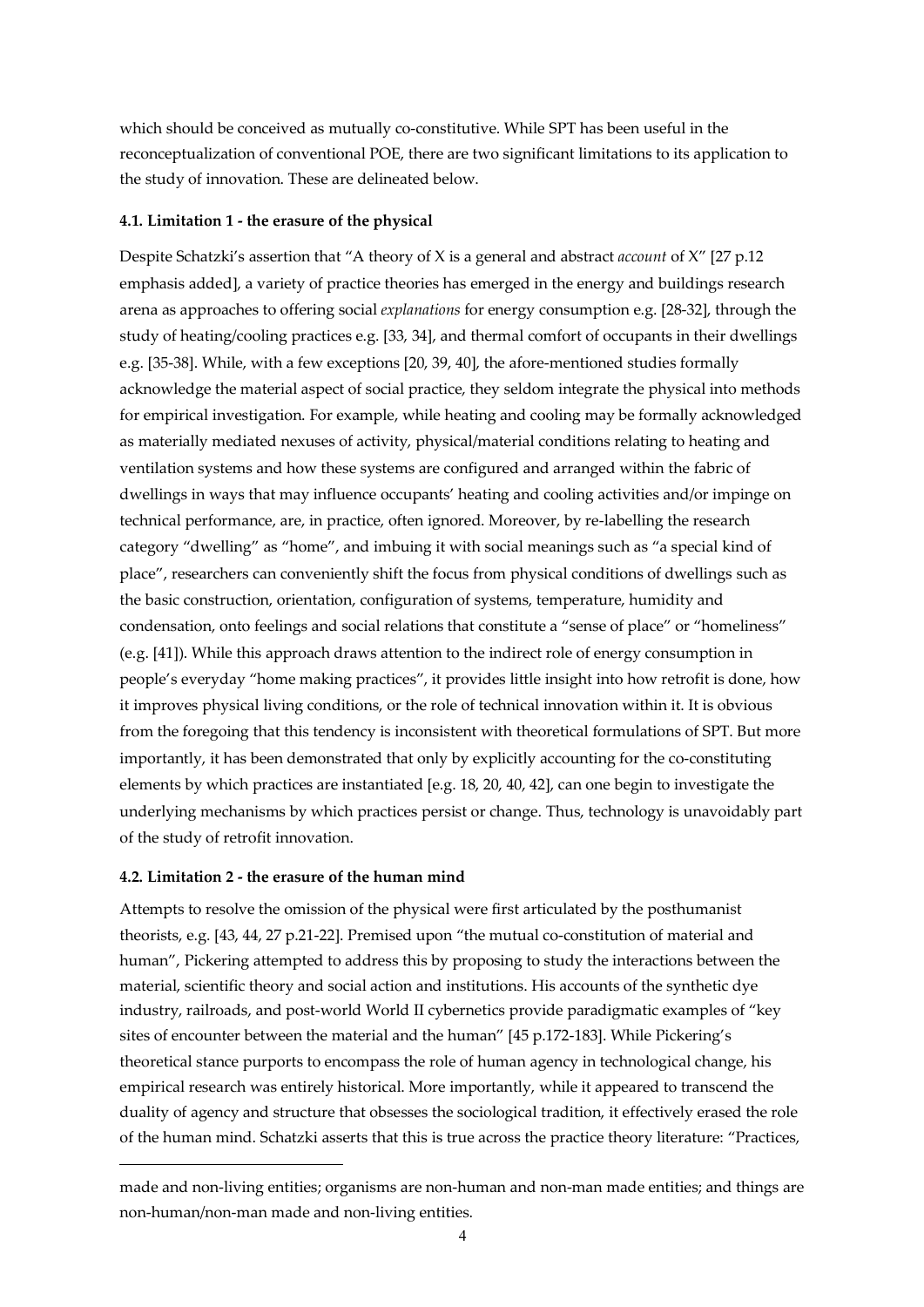in sum, displace mind as the central phenomenon in human life" [27 p.11].

With the above limitations, it is evident that, while SPT is useful as a framework to account for the co-constituted nature of retrofit practices, the framework by itself is insufficient to account for how practices change and new practices emerge, and the underlying mechanisms of innovation remain elusive. The Pragmatists' insight that humans are problem solvers appears to offer a way to restore the human mind from its erasure from SPT. For the Pragmatists, humans solve problems by first enacting routinised action i.e. habitual responses acquired through learned experience, and only when such routinised action fails to achieve the desired outcome in a new situation, does human creativity come into play. At this juncture, actors begin to imagine possible solutions, opening up their sense of practice to creative and inventive processes of search and brainstorming, thinking outside-the-box, taking ambiguity as generative not paralyzing, probing and reframing the problem [46 p.2]. The alternation between habit and creativity that can be observed in human responses to problematic situations is the Pragmatist's corollary claim [1 p.42] - and indeed, Gross [47] has argued that this alternation is the underlying mechanism that shapes, maintains and reshapes social life more broadly<sup>2</sup>. Combining SPT and the concept of "situated creativity" into a single conceptual frame offers us both a heuristic device for analysing retrofit practices as a complex socio-technical phenomenon, and helps to focus our attention on the context of, and activities associated with problem solving as the key to researching the genesis of innovation in retrofit.

#### **5. Research design & methods**

 $\overline{a}$ 

Our socio-technical conceptual frame helped us to formulate an explicit research design that set the boundaries, levels and units for the overall investigation and analysis of cases in the FLASH project. An extensive description of this research design has been published in a recent methodological paper [19] and will not be repeated here. However, key features of the design and methods are outlined, to background the reflections of the seven project teams (PTs), focussing on their responses to problem solving. These reflections, presented here at some length, are a window into the phenomenon of innovation in the context of retrofit.

### **5.1. Sampling the socio-technical site of retrofit**

The FLASH Project involved ten dwellings of diverse typology, selected for retrofit by seven project teams. Six of the seven PTs comprised a registered social landlord (RSL), an architect, mechanical and electrical consultants (M&E), energy and other consultants, and contractors. Five PTs were led by an RSL, the remaining two by an architect. The structure and composition of the respective households (from two single-person households to a variety of family groups) and the composition of the PTs themselves, provided social contexts that prefigured strategic actions and social

<sup>&</sup>lt;sup>2</sup> Although the above discussion sets out to ground the paper in the pragmatist philosophical tradition, it is worth noting that understanding of the roots of creativity in the alternation between habit and creativity has been enriched by a number of other disciplinary perspectives, including philosophy, economics, history of science, cognitive science and artificial intelligence [48 p.61, 49- 53]. Implicit or explicit in all of this literature is the idea that creativity emerges from the tension between goals and constraints.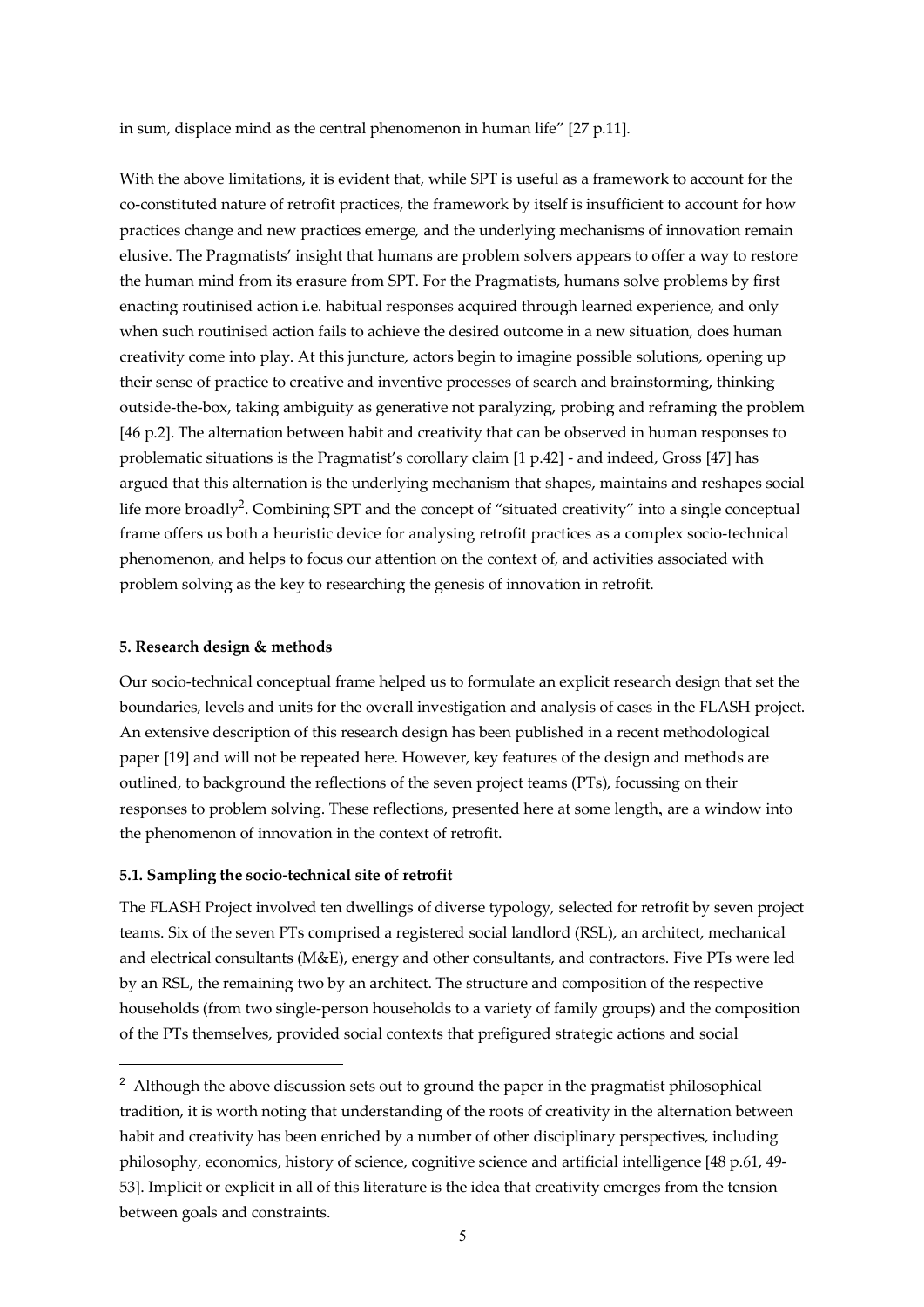interactions in the course of retrofit.

| Case                                | A                       | $B1-3$            | C                         | $D^*$             | Е                | F                     | G                      | $H^*$               |  |  |  |
|-------------------------------------|-------------------------|-------------------|---------------------------|-------------------|------------------|-----------------------|------------------------|---------------------|--|--|--|
| Physical arrangements, pre-retrofit |                         |                   |                           |                   |                  |                       |                        |                     |  |  |  |
| Dwelling                            | Three-bed               | Three-            | Three-bed                 | Four-bed          | Two-bed          | Four-bed              | Four-bed               | Three-bed           |  |  |  |
| type and                            | terrace.                | bed               | terrace,                  | mid-terrace       | mid-             | semi-                 | end-terrace.           | semi-               |  |  |  |
| approx.                             | 1992                    | terrace.          | modernis-                 | con-              | terrace. Pre-    | detached.             | Late                   | detached            |  |  |  |
| year of                             |                         | 1970s             | ed with                   | struction.        | 1919, in a       | 1960s                 | Victorian              | (originally         |  |  |  |
| construct-                          |                         |                   | central                   | 1940-50's         | con-             |                       |                        | built as            |  |  |  |
| ion                                 |                         |                   | heating two               |                   | servation        |                       |                        | detached).          |  |  |  |
|                                     |                         |                   | years prior               |                   | area             |                       |                        | Early 1900s         |  |  |  |
|                                     |                         |                   | to retrofit.              |                   |                  |                       |                        |                     |  |  |  |
|                                     |                         |                   | Victorian                 |                   |                  |                       |                        |                     |  |  |  |
| Gross floor                         | $83.7 \text{ m}^2$      | 95 m <sup>2</sup> | 87.4 m <sup>2</sup>       | $100 \text{ m}^2$ | $80 \text{ m}^2$ | $130 \; \mathrm{m}^2$ | $76.8 \text{ m}^2$     | 83.6 m <sup>2</sup> |  |  |  |
| area                                |                         |                   |                           |                   |                  |                       |                        |                     |  |  |  |
| Wall con-                           | Brick cavity wall ----- |                   | Solid brick               | Rendered          | Solid brick      | Brick cavity          | Solid brick            | Solid brick         |  |  |  |
| struction                           |                         |                   | wall                      | solid brick       | wall             | wall                  | wall                   | wall                |  |  |  |
|                                     |                         |                   |                           | wall              |                  |                       |                        |                     |  |  |  |
| Ground                              | Suspended               | Solid             | Suspended timber floor -- |                   |                  |                       | Mix of solid Suspended |                     |  |  |  |
| floor con-                          | timber floor            | concrete          |                           |                   |                  |                       | and                    | floor               |  |  |  |
| struction                           |                         | floor             |                           |                   |                  |                       | suspended              |                     |  |  |  |
|                                     |                         |                   |                           |                   |                  |                       | floors                 |                     |  |  |  |
| Glazing                             | Single                  | Double            | Single                    | Single            | Single           | Single                | Single                 | Single              |  |  |  |
| Social arrangements                 |                         |                   |                           |                   |                  |                       |                        |                     |  |  |  |
| Project                             | Architect               | <b>RSL</b>        | RSL led                   | Architect         | RSL led          | RSL led               | RSL led                | Architect           |  |  |  |
| team                                | led                     | led               |                           | led               |                  |                       |                        | led                 |  |  |  |
| Household                           | Single                  | Family of         | Elderly                   | BME               | Single male      | Family of 7           | <b>BME</b> family      | Elderly             |  |  |  |
| com-                                | mother                  | $4,\,4,\,8$ $3$   | single                    | family of 8       |                  |                       | of 5                   | couple              |  |  |  |
| position                            | with 2                  |                   | woman                     |                   |                  |                       |                        |                     |  |  |  |
|                                     | children                |                   |                           |                   |                  |                       |                        |                     |  |  |  |

A summary of the socio-technical sites is presented in Table 1 below.

Table 1. Summary of socio-technical arrangements - dwellings, project teams, and households. Note that B1-3 were three dwellings in a terrace of four, all of which were retrofitted by a single PT (PT-B). Dwellings D&H were also retrofitted by a single PT (PT-D&H).

Key: BME=black or minority ethnic. RSL=registered social landlord.

### **5.2 Data frame and responsible disciplines**

With boundaries, levels and units set, the initial set of "variables of interest" could be determined. These were broadly grouped under the following 5 headings, with the lead discipline(s) within the multi-disciplinary research team indicated in brackets: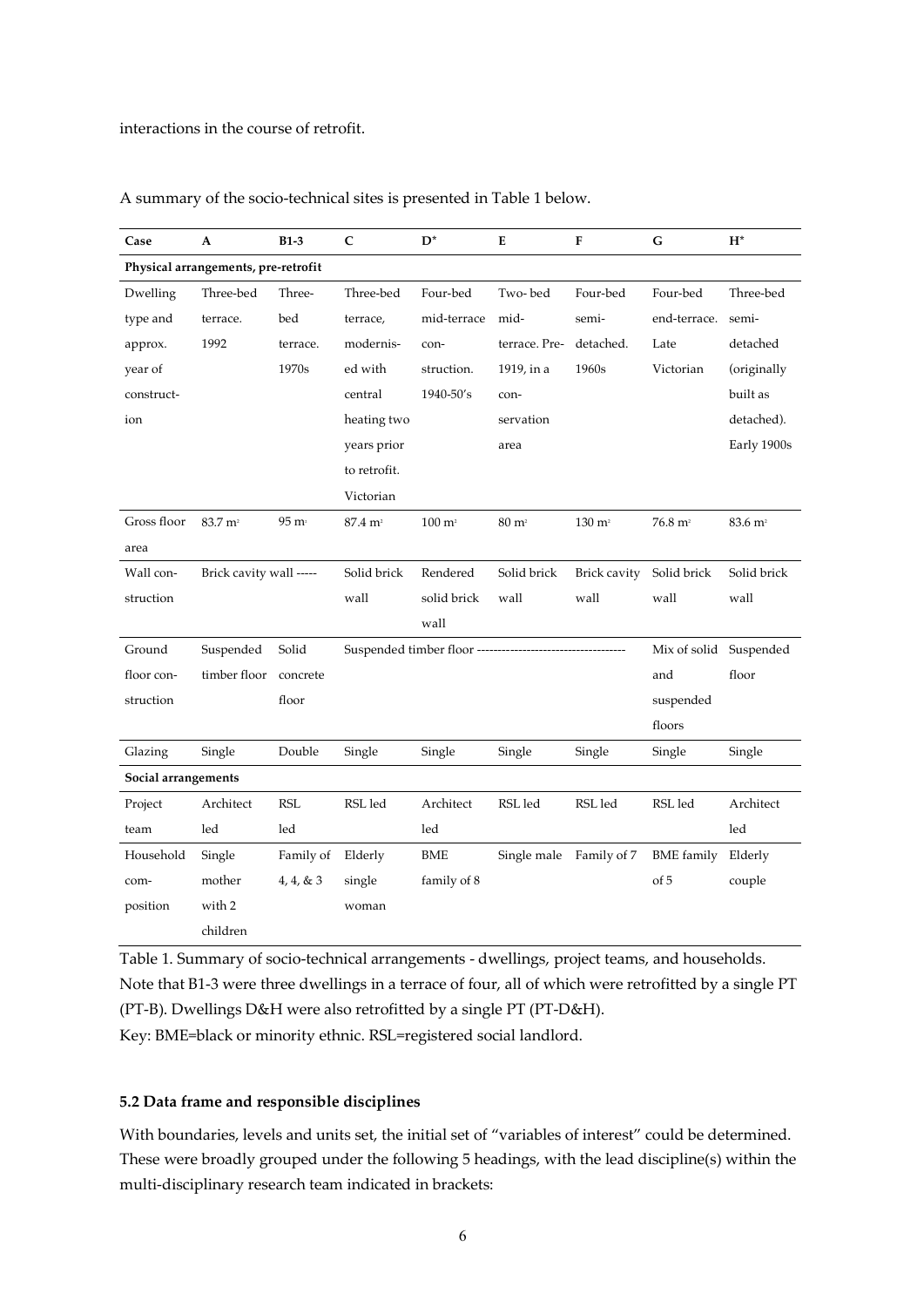- 1) Physical data [building physicist, architects] i.e. dwelling type, year of construction, energy efficiency measures installed. These data were collected by Databuild, EST's research subcontractor. They were available through request.
- 2) Monitoring data [architects, monitoring technician] i.e. gas/electricity consumption, internal temperature, relative humidity etc. were collected by University of Reading and were available to researchers through a secure EST portal.
- 3) Social data [social scientist] i.e. occupants' and project teams' experiences were captured by semi-structured interviews with walk-throughs, and reflective focus group interviews respectively.
- 4) Visual data [social scientist, architects] i.e. photographs taken of construction and equipment inside and outside of dwelling.
- 5) Documentary data such as architectural drawings and site plans [architects & building physicist] were also downloaded from the EST portal.

# **5.3. The reflective focus group method**

The primary tool for collecting data on retrofitting practices from Project Teams was the reflective focus group method. This method has its origin in social research, with its philosophical roots in Pragmatism. According to Dewey, reflection is a necessary component of knowledge production through experience. The reflective focus group has cognitive, intuitive, affective, and dialogic aspects [54 p.5].

Focus group discussions were structured to cover the four components of SPT. These are PTs' motivation and purpose (teleo-affectivity) for their participation in the RftF programme; their design intent (technologies) and experiences (practical understanding and rules) in the process. Specific care was taken to elicit any problems that PTs may have encountered in implementing their intended retrofit strategy. Documents such as site plans and photographs were presented as stimuli to trigger memories and facilitate dialogue. Each focus group lasted for approximately two-and-ahalf hours. All discussions were audiotaped and transcribed verbatim for analysis.

### **5.4 Analysis**

Within the multi-disciplinary team, analysis started by capturing occupants' and PTs' experiences and corroborating them with physical observations and monitoring data. This made it possible to piece together a picture of the retrofit strategy/design-intent, the process of implementation, and occupants' resulting experiences in each case, as well as problems encountered. In the course of analysis, we identified three specific issues where clarification of PTs' responses might help us to understand the genesis of innovation. These are: 1) radical change of design-intent of PTA; 2) malfunctioning of communal heating/ventilation system of PT-B1-3; and 3) the successes of PT-D&H in applying the Passivhaus approach (a combination of high levels of insulation, airtightness and MVHR). Three follow-on individual interviews with leading participants of PT-A, PT-B and PT-D&H were also conducted.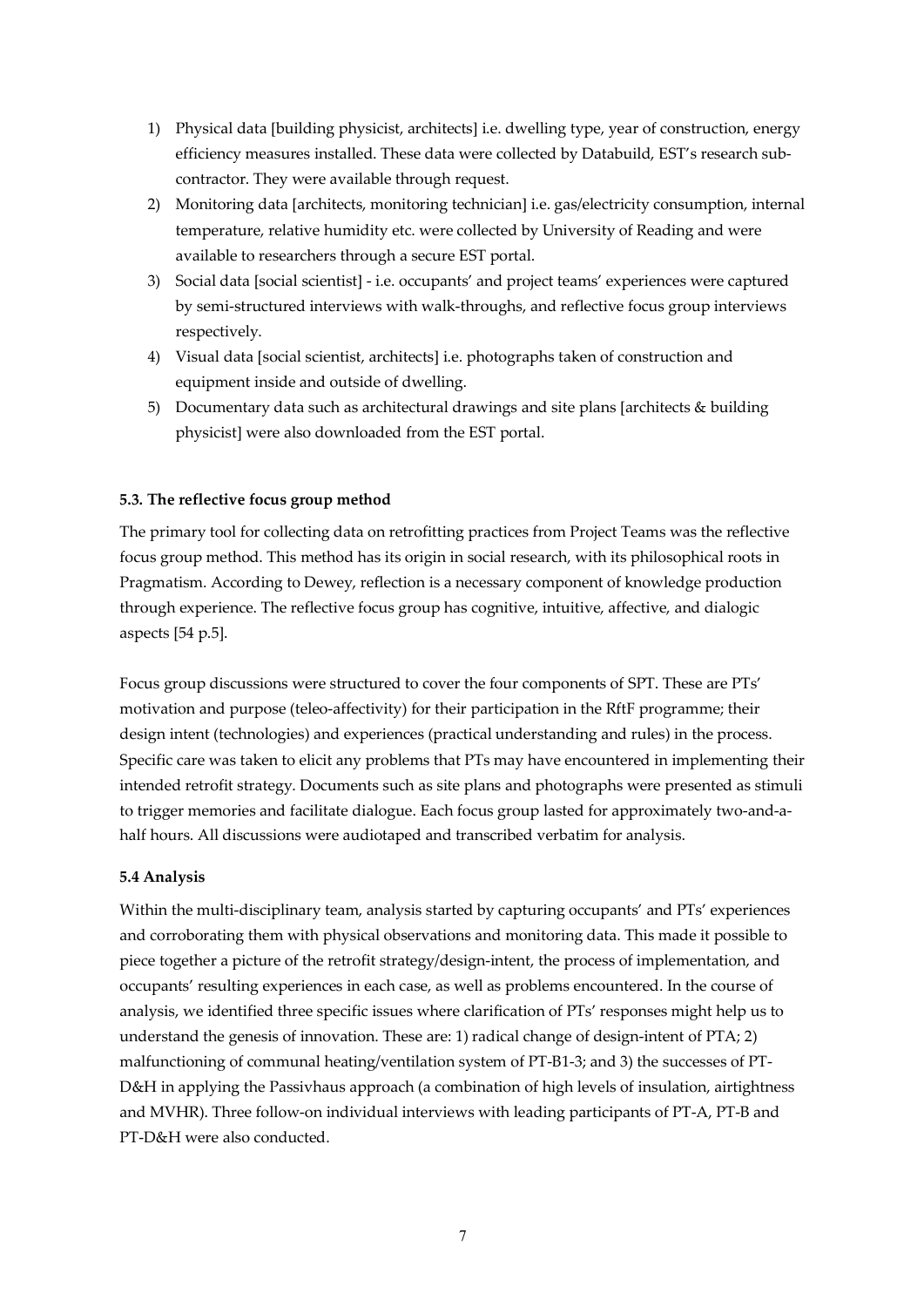# **6. Findings**

 $\overline{a}$ 

# **6.1. Motivation and purpose (teleo-affectivity)**

It is clear that the experimental and competitive nature of the RftF programme had set the tone for those PTs that took part in the FLASH project. All PTs viewed their projects as providing research and learning opportunities and opportunities to gain practical experience in retrofitting to a high standard.

In the absence of baseline data, TSB's intention was that PTs would assess the energy and carbon performance of retrofits by comparing physical monitoring data with designed-based predictions based on a modified Standard Assessment Procedure (SAP) calculation. The goal of achieving an 80% carbon reduction was perceived as challenging and this had induced a sense of a technological adventure. For example:

As designers and architects (in the housing industry) we have an interest in seeing what exactly does it take to achieve an 80% reduction for the project and then feed that back into our other work. (PT-B)

The M&E contractor of one of the PTs clearly felt that the aim of achieving an 80% reduction was made more challenging as they perceived it, because their own roles were subordinated to the "design intent" set by the architect and RSL.

Despite being aware of such constraints, the contractor was interested in the transition from current practice of simple and piecemeal thermal improvements to a more complex and integrated approach to retrofit, and in how to extend their practical knowledge, gained from new-build, to the existing stock in which conventional construction sequencing may be impossible, and a much more flexible approach might have to be adopted.

We're interested in… how it's impacted residents. A lot of the work we do is in occupied properties, so we need to understand how it [sequencing] works in occupied properties. And also, we're interested in…post occupancy evaluation. As an organisation we're looking at things like the Green Deal, and so we need an understanding of how these technologies are actually going to work in practice. Um, and then also, the costs and how we can scale up similar measures involved. (PT-B)

This contractor was keen to expose his workforce to learning about new retrofit technologies, in the expectation that a thriving market for them would emerge as a result of policies such as the Green Deal. He saw the gaining of first-hand experience through RftF as preparation for seizing new business opportunities $3$ .

<sup>&</sup>lt;sup>3</sup> Rosenow & Eyre [55] and the National Audit Office [56] have presented informative analyses of the subsequent failure of the Green Deal. For the sector as a whole, the hoped-for business opportunities have, at the time of writing, so far not materialised. While this policy failure post-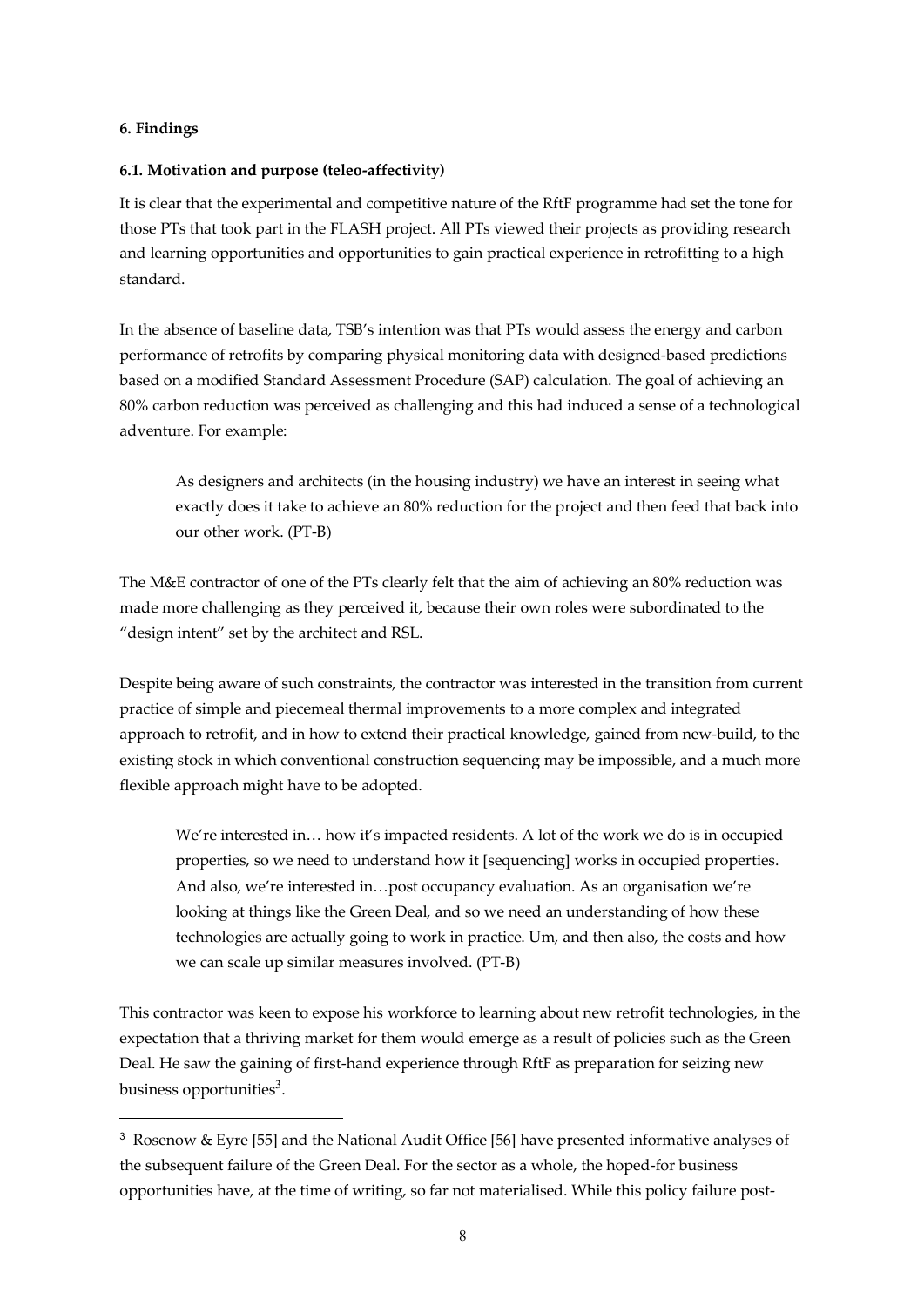Some of the RSLs were motivated to experiment on how retrofit work could be applied at a scale larger than the single dwelling: in other words, to terraces, or blocks of apartments. For example, the RSL of PT-B deliberately selected a terrace of four dwellings, in an attempt to see whether there were significant economies from retrofitting at scale:

…so rather than spend £150,000 on doing one property, we wanted to see actually, if you were going to scale this up, what could you do with £30-40,000 a property. […] we wanted to come up with a small, communal boiler system, a solution for small blocks of terraces. [That] is why we ended up with multiple properties. (RSL, PT-B)

### **6.2. Retrofit strategies**

 $\overline{a}$ 

PTs used a variety of terms to describe their retrofit strategies: "Fabric first", "Insulate then Generate", "Passivhaus", and "Whole House". This diversity of terminology only partially obscures a significant overlap of approach. While efforts to reduce fabric losses and air leakage were common to all these projects, and all used natural gas<sup>4</sup> as the main form of heating (complemented by solar water heating and, in Case E, by an exhaust air heat pump), there were significant variations amongst them in the choice and implementation of ventilation systems, together with a five-fold variation in target and achieved airtightness (see Table 2).

The sample dwellings spanned a wide range of forms, age and construction, and the detailed approaches to fabric insulation were similarly varied. PTs were asked to consider the physical and social constraints that had impeded the implementation of their strategies. This request revealed considerable socio-technical know-how and strategic thinking. For example, the RSL in PT-H recognised that dwellings that had heritage value and/or cavity walls were most likely to be problematic and were best avoided<sup>5</sup>. As the RSL remarked:

…[had we] pursued the alternative property that we initially considered, we almost certainly would have run into conservation area issues, which would have inhibited the ability to implement measures. [But] we didn't want to deliberately put obstacles in our path…we chose a property of relatively non-descriptive architectural merit, shall we say. It was a very standard 1950's - sixties? fifties? - built, surprisingly as solid wall<sup>6</sup>.

dated the FLASH project and RftF Programme, it is likely to have affected the PTs in the years following RftF.

<sup>&</sup>lt;sup>4</sup> The whole terrace was connected to a gas main. Discussion of the future of the UK natural gas distribution system has largely post-dated the RftF Programme.

<sup>&</sup>lt;sup>5</sup> Strategies to decarbonise heritage dwellings would probably need to focus more on decarbonisation of electricity and heat, and less on fabric.

<sup>&</sup>lt;sup>6</sup> Though, not so surprising. While cavity wall construction had become standard across the North and West of England and Wales by the 1920s, in the drier and more sheltered Southeast of England, solid-walled construction persisted into the mid-50s.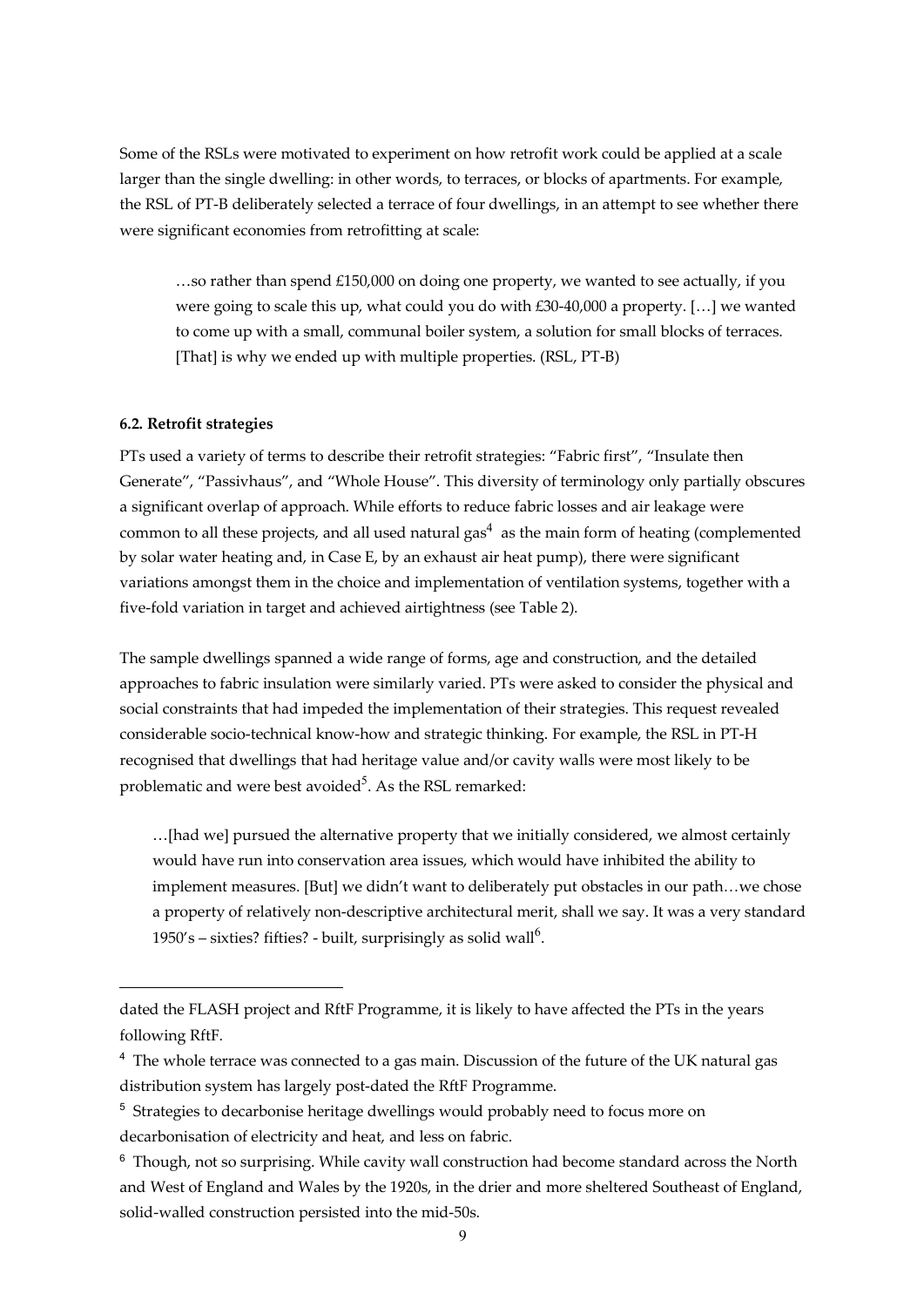| Cases         | $B1-3$         | F         | G                     | E          | $\mathsf{C}$ | $H_{\rm}$        | D           | $\mathbf A$    |
|---------------|----------------|-----------|-----------------------|------------|--------------|------------------|-------------|----------------|
| <b>Stated</b> | fabric first   | insulate  | fabric first modified |            | fabric first | Passivhaus       | Passivhaus  | whole          |
| retrofit      |                | then      |                       | Passivhaus |              |                  |             | house          |
| approach      |                | generate  |                       |            |              |                  |             |                |
| <b>Energy</b> | EWI, AC,       | HPCF,     | EWI, AC               | <b>HWI</b> | <b>HWI</b>   | EWI, AC,         | EWI, AC,    | HWI, inter-    |
| efficiency    | CHS, whole PIV |           |                       | MEV+HP     | individual   | whole            | whole       | mediate        |
| strategy      | house          |           |                       | inter-     | vent.        | house            | house       | leakage, HV    |
|               | <b>MVHR</b>    |           |                       | mediate    |              | <b>MVHR</b>      | <b>MVHR</b> | $(natural +$   |
|               |                |           |                       | leakage    |              |                  |             | individual     |
|               |                |           |                       |            |              |                  |             | MVHR)          |
| Airtightness  | no record      | no record | 10.6                  | 16.8       | 8.9          | 7.1              | 6           | 5.6            |
| pre-retrofit  |                |           |                       |            |              |                  |             |                |
|               |                |           |                       |            |              |                  |             |                |
| Airtightness  | 1              | 5         | no record             | 5          | no record    | $0.6 - 1.0$ ac/h | 0.7         | $\mathfrak{Z}$ |
| target        |                |           |                       |            |              |                  |             |                |
|               |                |           |                       |            |              |                  |             |                |
| Airtightness  | no record      | no record | 3.8                   | 5.9        | 9.0          | 1.4              | 1.4         | no record      |
| achieved      |                |           |                       |            |              |                  |             |                |

Table 2. Summary of retrofit strategies and energy efficiency measures applied.

Pre-retrofit airtightness, design and achieved airtightness, in units of m<sup>3</sup>/m<sup>2</sup>/h at 50 Pa unless stated otherwise. Note that dwellings are listed in order of occupant satisfaction [57].

Key:

AC= airtight construction CHS= communal heating system EWI= external wall insulation MEV+HP=continuous extract ventilation with exhaust air-heat recovery to hot water HPCF= high performance cavity fill HV= hybrid ventilation HWI= hybrid wall insulation – e.g. external at the back, internal at the front MVHR= mechanical ventilation heat recovery PIV= positive input ventilation

Reflecting on how house H had been chosen for retrofitting, the RSL said that they first opted for houses with solid wall construction, so as to minimise techno-economic obstacles to implementing Passivhaus-level insulation, airtightness and heat recovery ventilation. Added to the criterion of choosing H as an experiment in Passivhaus retrofit, was the PT's hope of understanding how this might improve health amongst low-income occupants. The occupants of Case H were an elderly couple, one of whom suffered a chronic health condition. The RSL wanted to see whether there was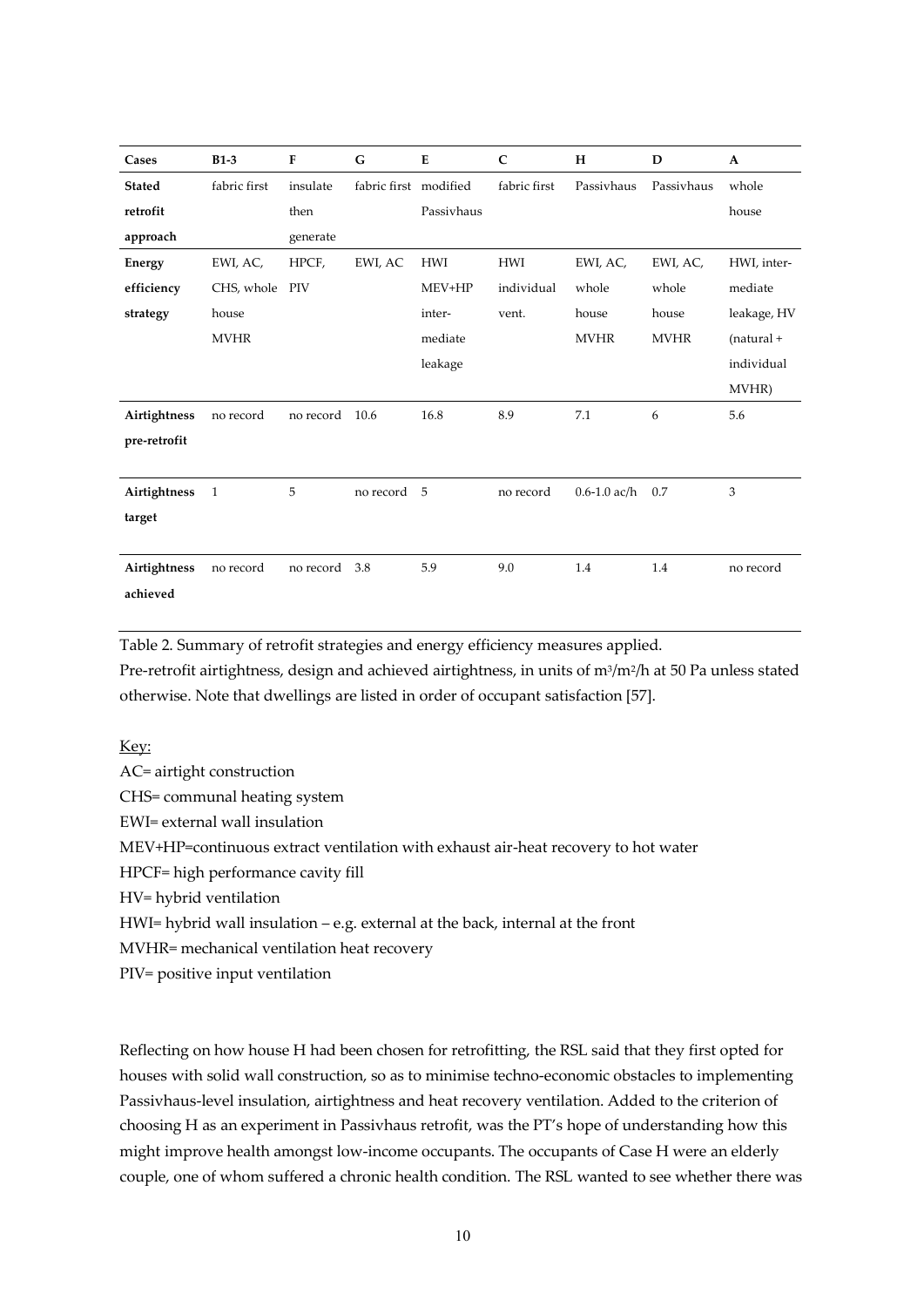"[a potential health] benefit [that might] demonstrate, perhaps to policy people, that such an approach is healthy to people."

In their original pre-retrofit state, the solid walls of dwellings G and H were part- or fully-rendered, and the houses were aesthetically and historically unremarkable. They therefore presented no aesthetic or practical obstacles to external insulation, a fact of which PTs took full advantage, specifying and adding up to 250 mm of external insulation. Following similar logic, the PTs of dwelling B, D G & H adopted a fully-fledged Passivhaus fabric strategy, involving the reduction of wall U values to around 0.14, and roof U values to around 0.08  $W/m^2K$ . The original aim of the PT that undertook both D and H, was to reduce air permeability to below 1 m<sup>3</sup>/m<sup>2</sup>/h @ 50 Pa, by the formation of a continuous air barrier around the whole dwelling, and then to make use of mechanical ventilation with heat recovery (MVHR).

It therefore seems that for cases B, D, G and H, it was the retrofit strategy that determined which dwelling would be chosen for the competition, rather than the other way around. These dwellings were chosen so that the most energy efficient fabric strategy could be applied unproblematically to them.

A different strategy was adopted by PTs C, G, &  $E^7$ , of accepting somewhat higher U values and significantly higher target air leakage rates (typically,  $5 \text{ m}^3/\text{m}^2/\text{h} \otimes 50 \text{ Pa}$ ). All four PTs used an insulation strategy that combined internal insulation at the front and external at the rear. This enabled the retention of the original front façade, at the cost of a relatively higher post-retrofit U value at the front and additional complexity at junctions, the latter only partially offset by thicker (up to 250 mm) insulation<sup>8</sup> at the rear.

### **6.3. Problems & responses**

 $\overline{a}$ 

Despite the above-mentioned strategies, PTs' knowledge of and skill in applying fabric insulation was repeatedly tested in the retrofit process. How PTs dealt with some of the emergent problems is set out below.

A technical problem that confronted all of the PTs was how to minimise discontinuities in air barrier and thermal insulation layer (the thermal envelope) around the dwelling. This requires careful coordination at junctions:

- wall-to-roof (which also involves consideration of drainage);
- windows and doors with external walls;
- wall-to-wall (typically, front and back walls with party and/or side walls);
- external wall-to-ground or wall-to-ground floor.

 $7$  Dwelling E was listed as Grade II, the second highest level in the UK system for recognising and protecting buildings with heritage value.

 $8$  External insulation enables thick and therefore relatively cheap insulants to be used while achieving low U values.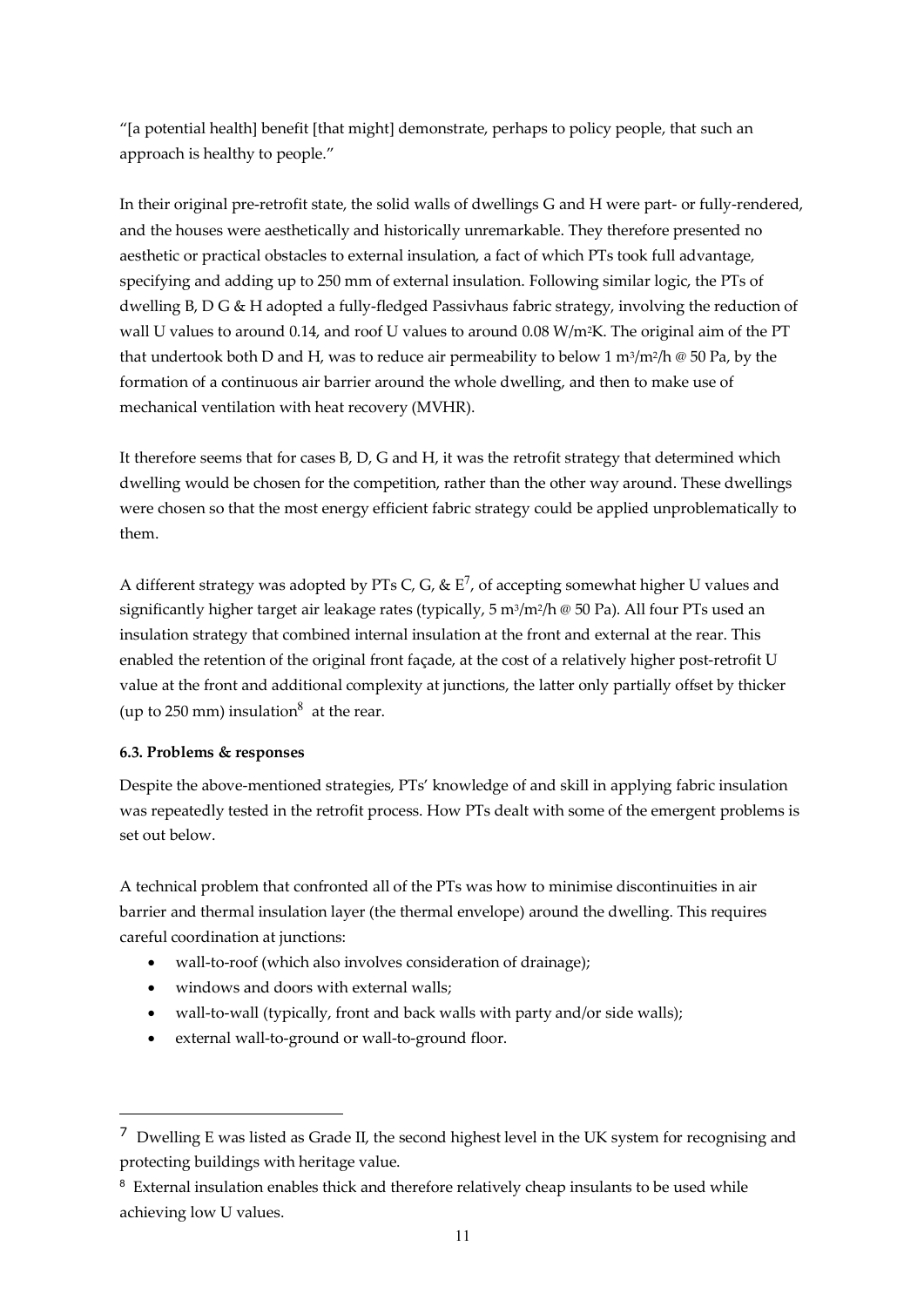### Response to occupants' requirements - Dwelling A

In order to deal with a cavity walled, mid-terraced house, PT-A wanted to apply external insulation at both front and back, in conjunction with low air leakage and MVHR. But, confronted by the occupant's desire for their home not appear to "stand out" after retrofitting, for minimum disruption through, and after the retrofitting process, and for a ventilation strategy to accommodate smokers, PT-A switched instead to a strategy closer to that of PTs C, G, & E. The result was an almost complete re-design, and the development and implementation of a highly innovative, whole-house strategy.

### Response to unexpected features of pre-retrofit construction - Dwelling D

External insulation of all above-ground construction elements in principle makes all junctions referred to above easier to deal with. But a detailed survey may reveal features that require revision of this strategy. Case D, a three-storey, mid-terrace dwelling, was just such a case. In the focus group, the constructor in the PT-D reflected on how the problem was resolved.

Well as I said, the original intention was to take off the roof completely and then put a new insulated timber roof, which would allow the attic space to be part of the thermal envelope.

But it was quickly discovered that there were no party walls at roof level in the terrace of dwellings  $-$  just a continuous roof void<sup>9</sup>. This would have made insulating just one of the houses at roof slope level ineffective. The constructor continued:

Because we tried to minimise disruption, we looked at just insulating across the ceilings [...] It made it a lot simpler. We only needed to take off the lower, sort of five to six [tiles], maybe more actually  $[...]$  and because  $[...]$  one of the details we needed to get across was we've increased the size of the walls and so we needed to increase the roofs to go over the top of the walls and we suggested using a technique which is quite common in Germany, which is to actually add additional timbers to the edges of the eaves to extend those out over the external insulation. So, taking those [out] allowed us to [form tunnels at the eaves] … externally the tunnels are over the roof, over the wall insulation but also work on the airtightness of the ceilings and how that connected back into the external wall.

The increased thickness of the wall also impacted on window positioning and fixings, which were challenges that the team had to overcome. PT-D spent considerable time developing their own technique to strap the new windows back to the existing masonry in a way that positioned them in the plane of the external insulation. The PT thought that with practice, this technique could be perfected and applied to other projects with greater efficiency:

<sup>&</sup>lt;sup>9</sup> Though it would be hard to make such a construction compliant with modern fire regulations, it is not that uncommon in older houses.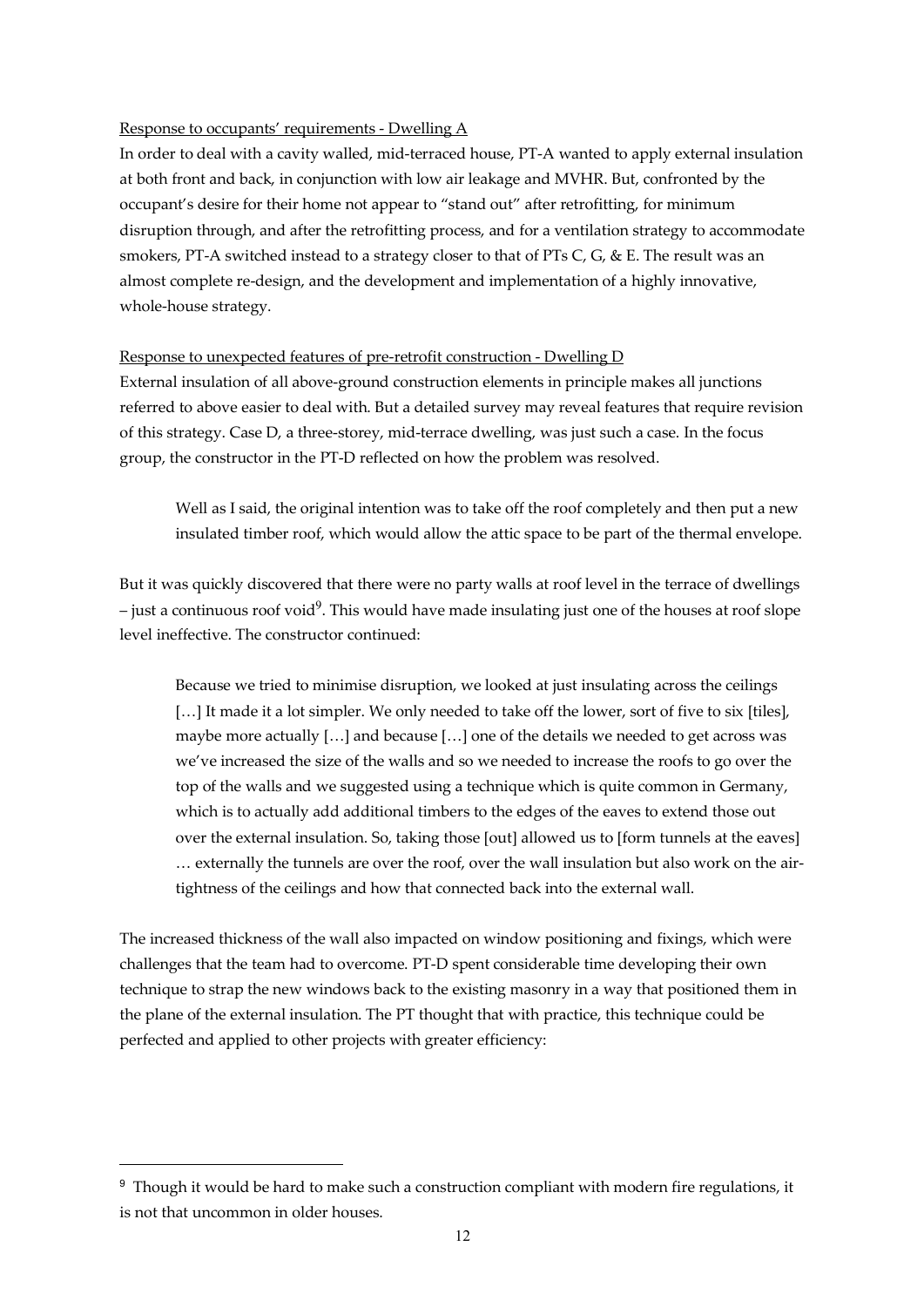We did sort of spend a lot of time [on the window] so I think the more you do it the more you understand. […] If say there were 50 of these [dwellings], we could do a little bit of research and find out what's the best way to just strap the [window into place].

An additional problem was a pre-existing lean-to extension built out into an earlier outdoor toilet and garden shed. To avoid thermal bridging and to improve the thermal integrity of the whole dwelling, PT-D decided to rebuild the entire extension.

Integrating new materials and addressing existing regulatory requirements - Dwellings E and A PT-E recognised the socio-technical difficulty of insulating a ground floor of hybrid construction (a mix of suspended timber and concrete slab-on-ground) in a small late-Victorian dwelling. The problem was, not only that they had to insulate the floor without decanting the occupants, but also without damaging the gas pipe that ran beneath the existing floor. They overcame this by applying a layer of nanogel insulation to the top of the existing floor, thus raising the finished floor level. Pleased with their solution, the constructor remarked:

It was really good learning, you know, to try something new and different, looks like a good solution. And picking up the things that you have to do to make it work properly. And the gas could potentially kill anyone, it is a safety issue and what we would probably do next time is to think about solutions for sleeving that gas main in a ventilated pipe. So, what we thought as a simple idea could become a little bit more complicated but not much more complicated. Still a pretty good solution, but we need to work on the  $BBA^{10}$ .

The approach of PT-A to insulating the ground floor was similar to that of PT-E, but provided a further example of the demands of retrofit colliding with existing regulation. PT–A said that they insulated the whole of the ground floor with evacuated panel insulation, with a floating floor on top, to avoid taking up the screed. This method raised the floor about 25mm, causing all doors to have to be refitted, and, to comply with the requirement of Approved Document K of the Building Regulations for England & Wales for rise and going of each step to be consistent throughout a flight of steps, requiring adjustments to the stairs. The PT talked about having to "battle with Building Control" over the height of steps on the stairs. PT-A was aware from the outset that they would have to deal with this issue, and that interpretation of regulations might vary between different building control organisations. It is possible that a future review of Approved Document K could simplify similar retrofits by explicitly addressing this situation, and perhaps by setting out acceptable tolerances on stair dimensions. If the size of the retrofit market were to expand significantly, one might also imagine the marketing of packs of stair-height adjusters that would dramatically simplify the problem faced by PT-A.

<sup>&</sup>lt;sup>10</sup> BBA, previously the British Board of Agrément, is one of the organisations responsible for certification of building materials and systems in the UK.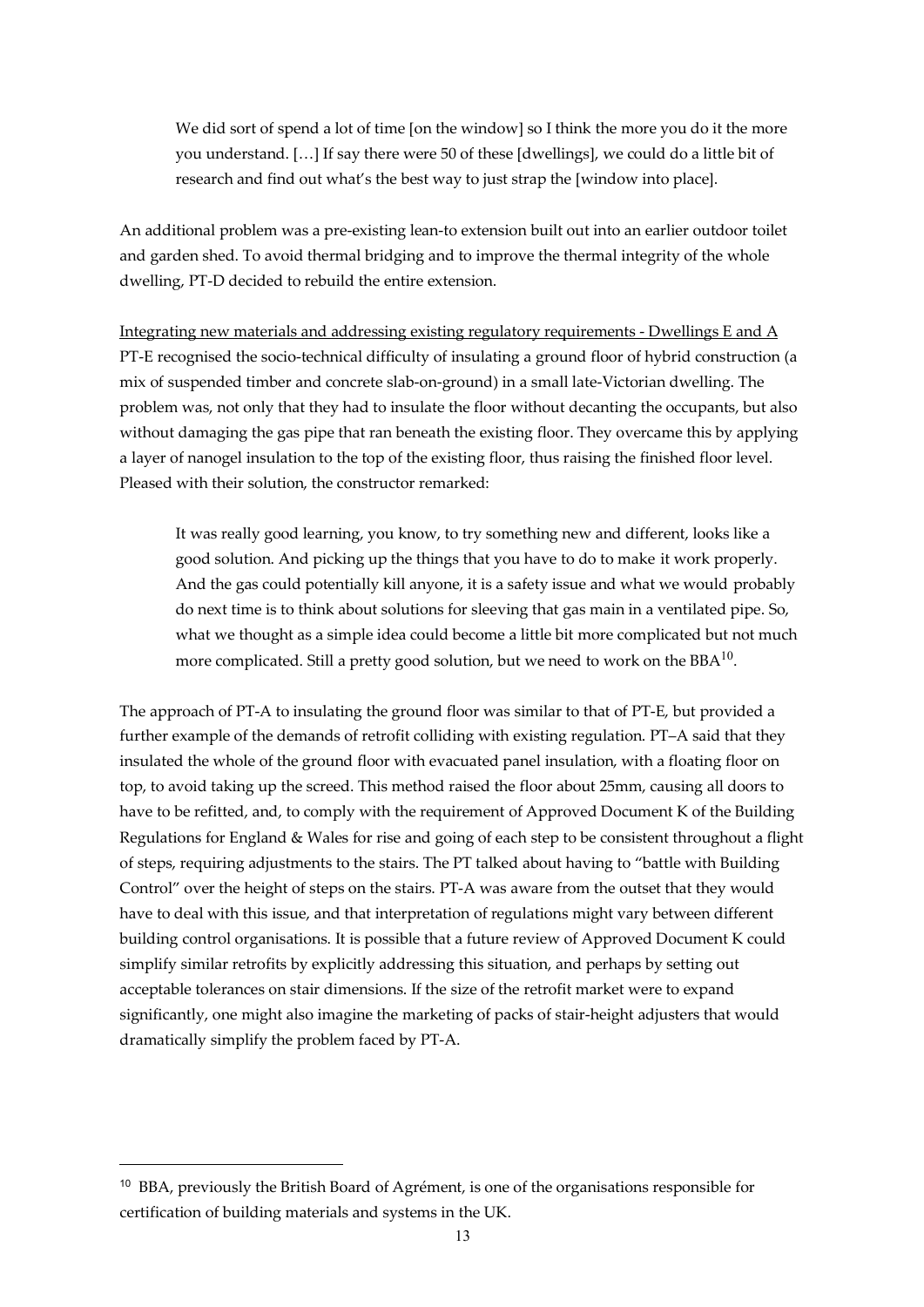### Choosing insulation strategies to minimise complexity - Dwellings B & H

In contrast, PTs for dwellings B (a terrace of houses) and H (a single detached solid walled house) avoided the problem of ground floor insulation altogether by continuing external insulation of external walls to below ground level. As noted earlier, this strategy is only possible where walls are being insulated externally, and illustrates the way that the reconfiguration of one element or aspect of dwelling's performance may constrain or enable approaches to other elements or aspects of performance.

### Interactions between airtightness and ventilation strategy - Dwelling D

The carbon reduction goal of the RftF programme compelled PTs to go beyond what was required by current building regulations. Reflecting on the result of pressure testing, the representative of the architecture practice that led PT-D was animated and encouraged that their dwelling had achieved 1.6 m<sup>3</sup>/m<sup>2</sup>/h, roughly a factor of 5 beyond existing regulation and practice. He remarked:

We wanted to get to 1.0 and [...] it would be really good to, I mean it's still 7 times better than building regulations, which is fantastic. But, there could be just something very minimal […] it might be even just the adjustment of the door, and in some of the doors there's a little adjustment on the clip...

It has long been recognised that very energy efficient dwellings require the support of well controlled ventilation systems within an airtight building envelope to protect the building's fabric from moisture and to provide the occupants with healthy and comfortable conditions [58].

Several of the PTs were aware that choosing an appropriate combination of ventilation and airtightness strategy would improve energy efficiency. In airtight dwellings, Mechanical Ventilation Heat Recovery (MVHR) technology can save significant amounts of energy compared with other strategies - the principles are illustrated qualitatively in Figure 1. This shows that there is likely to be little to choose, in terms of CO<sub>2</sub> emissions, between continuous Mechanical Extract Ventilation (MEV) systems and MVHR at air permeabilities around  $5 \text{ m}^3/\text{m}^2/\text{h} \otimes 50 \text{ Pa}$ . However, once this threshold is crossed, well designed, installed and commissioned MVHR systems allow steadily increasing energy benefits from air tightness. The graph also illustrates significant ranges of performance for both MVHR and MEV systems. This analysis frames the following observations on the ventilation systems implemented by the PTs.

Given the intention to retrofit the fabric of dwelling D to Passivhaus standard, PT-D's initial decision was to implement a ventilation strategy using triple glazed windows (which, in this configuration, would have had a nominal U-value of c.1.5  $W/m^2K$  as heat recovery devices<sup>11</sup>. This system in principle has the advantage of saving valuable space in small dwellings. However, its use in house D was abandoned because of supply chain availability. The architect explained:

<sup>&</sup>lt;sup>11</sup> Though the first author became aware of it in the 1980s, it appears that this technology emerged in Finland in the 1950s [60].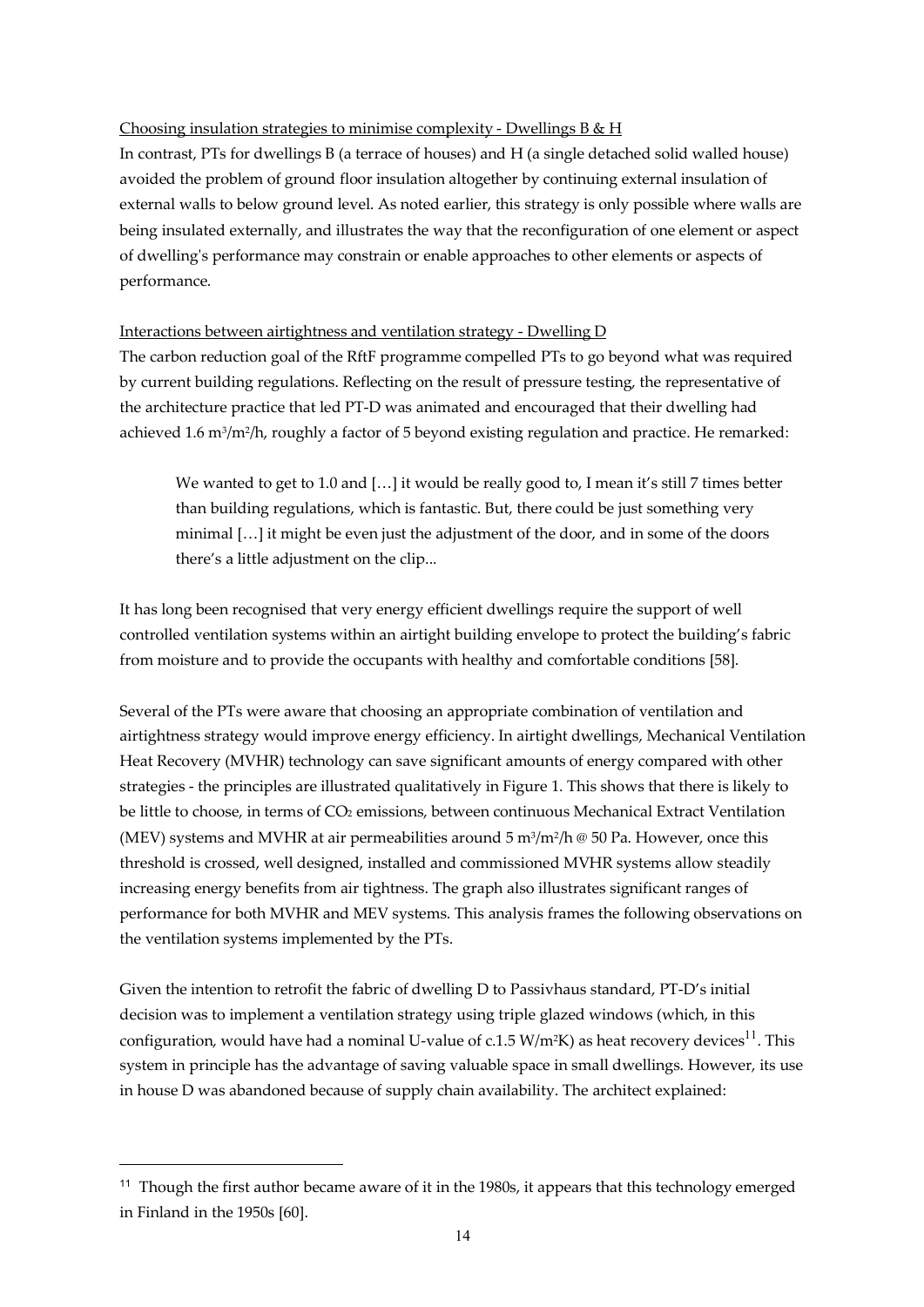When we actually started the scheme, we were working with an engineer from [...], who was trying to trial a naturally ventilated Passivhaus approach using windows that had a kind of inbuilt heat recovery system, and that standard ventilation which would draw air out of the building […], it turned out that the windows we were hoping to use hadn't really been manufactured successfully, except on a trial project in Poland […] So, that kind of resulted in us moving back to a more traditional ventilation strategy. Looking at the numbers we realised that we also simply couldn't get the levels of energy efficiency from a naturally ventilated building as we could from the small power requirement of the pinnacle [MVHR] system.



Figure 1. Impact of air leakage on predicted  $CO<sub>2</sub>$  emissions for three ventilation strategies.<sup>12</sup>

 $\overline{a}$ 

Responding to the constraints of the supply chain, PT-D went back to the drawing board to address the problems of integrating an efficient MVHR system into the dwelling. Efficient MVHR requires large MVHR units and extensive ductwork with large cross-sectional areas. Dwelling D was a

<sup>&</sup>lt;sup>12</sup> This figure was developed in the context of the 2006 revision of Part L of the Building Regulations for England & Wales, based on [59]. There are a number of important differences between the systems that are not captured in this graph, for example with respect to thermal comfort. Heat recovery is normally associated with MVHR, but other options exist. PT-E chose to add heat recovery to a mechanically assisted passive stack ventilation system. This system used the outgoing air as the heat source for a heat pump which, in parallel with a solar thermal system, preheated the water supply to a gas-fired combi-boiler. In practice, at current energy prices, this combination offers only modest cost savings.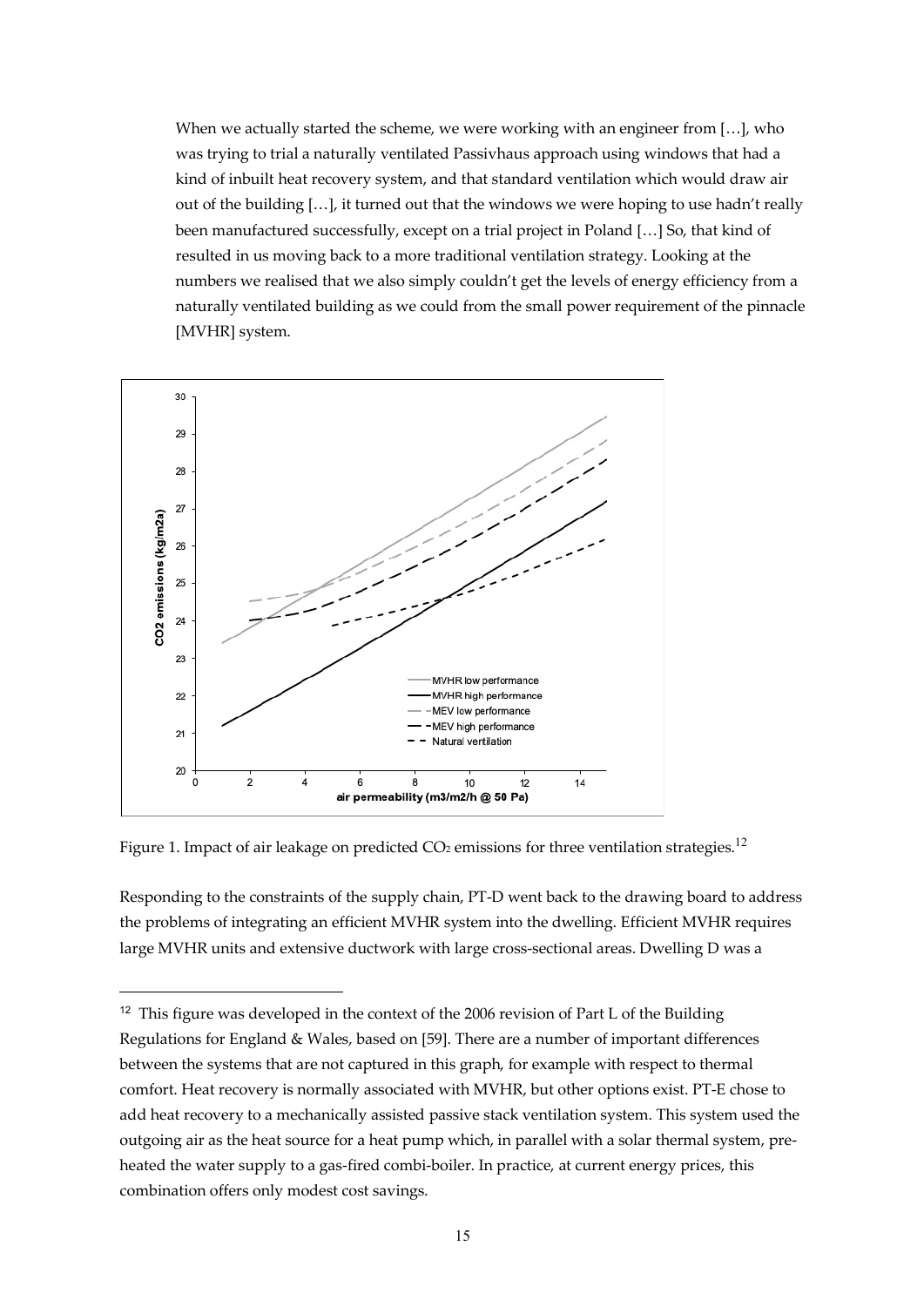narrow, 3 storey terraced house, with a gross floor area of only 100 m2. However, with good communication between the PT and the occupants, some of the duct-work was successfully rerouted through a chimney breast (the terrace had been built around the middle of the 20th Century when coal was still the main form of heating in UK dwellings) allowing the MVHR unit, with its bulky silencers, to be installed in the loft. The resulting re-arrangement of physical components made this new technology more acceptable to occupants who had initially been fearful of losing valuable storage space and of the likelihood of noise from such a large ventilation unit<sup>13</sup>. Although MVHR was the fallback choice, it turned out to be a good solution. The occupants liked it, and the overall performance of the retrofitted dwelling was good<sup>14</sup>.

### Problem-cascade triggered by radical retrofit strategy - Dwelling B

Problems arising from the dynamics of heating and ventilation systems are best illustrated by the experiences of PT-B who fitted a communal heating system coupled to individual ventilation systems across a terrace of 4 dwellings. PT-B's reflection revealed that a series of micro-actions within the retrofit processes of this case were not well coordinated and were poorly supported by existing social (supply chain) infrastructure. PT-B articulated the problem of design and procurement changes and of a string of events that impacted on implementation as follows:

There was a last minute, not design change, but a product change. The original solar thermal heating was all designed to come from one supplier, and then there was a decision made to change part of it to a different supplier of solar thermal. That led to a lot of knock-on problems on site, with the compatibility of those two products. We had – the weather played a factor […] and also when we did the plant room, there were problems in ground obstructions which we had to redesign, the slabs and foundations. […] The critical delay was through the plant room getting a statutory [permission], so we could commission the plant room to get [gas] running. What happened, the sequence of events there […] raised the slab to the plant room then we hit the really cold weather that prevented us doing all the blockwork […] which then prevented us getting the services in so we couldn't call the stats [statutory undertakers, i.e. utilities] in to make the connections. Then, we got to a point where, the biggest problem was with the gas. They gave us a day, the  $23<sup>rd</sup>$  March, when they'd make the connections for the gas. [But] we did not get a gas supply in there until the  $8<sup>th</sup>$  July. They came to sign up on the 23<sup>rd</sup>, could not find a main, went away, came back two or three times in different locations, trying to find the main, which [they] didn't… We actually pulled off site for three months because we got as far as we could without getting any services in. The gas went live on the  $8<sup>th</sup>$  July, which, then we had to commission the systems and get them up and running, so, the changeover to the properties, to the new heating and hot water system didn't happen until the  $14<sup>th</sup>$  August.

<sup>&</sup>lt;sup>13</sup> Generally, as well as being more efficient, larger ventilation systems are likely to be quieter, but the latter is likely to appear paradoxical to dwelling occupants.

<sup>&</sup>lt;sup>14</sup> Gas consumption for dwelling D with a family of 8 is estimated to have been around 18,000 kWh a year before the retrofit, somewhat above the UK median of 16,500 kWh. After the retrofit, gas consumption was around 9,000 kWh a year, indicating roughly a 50% reduction. This represents a significant achievement, given the likely high demand for hot water heating with a family of 8.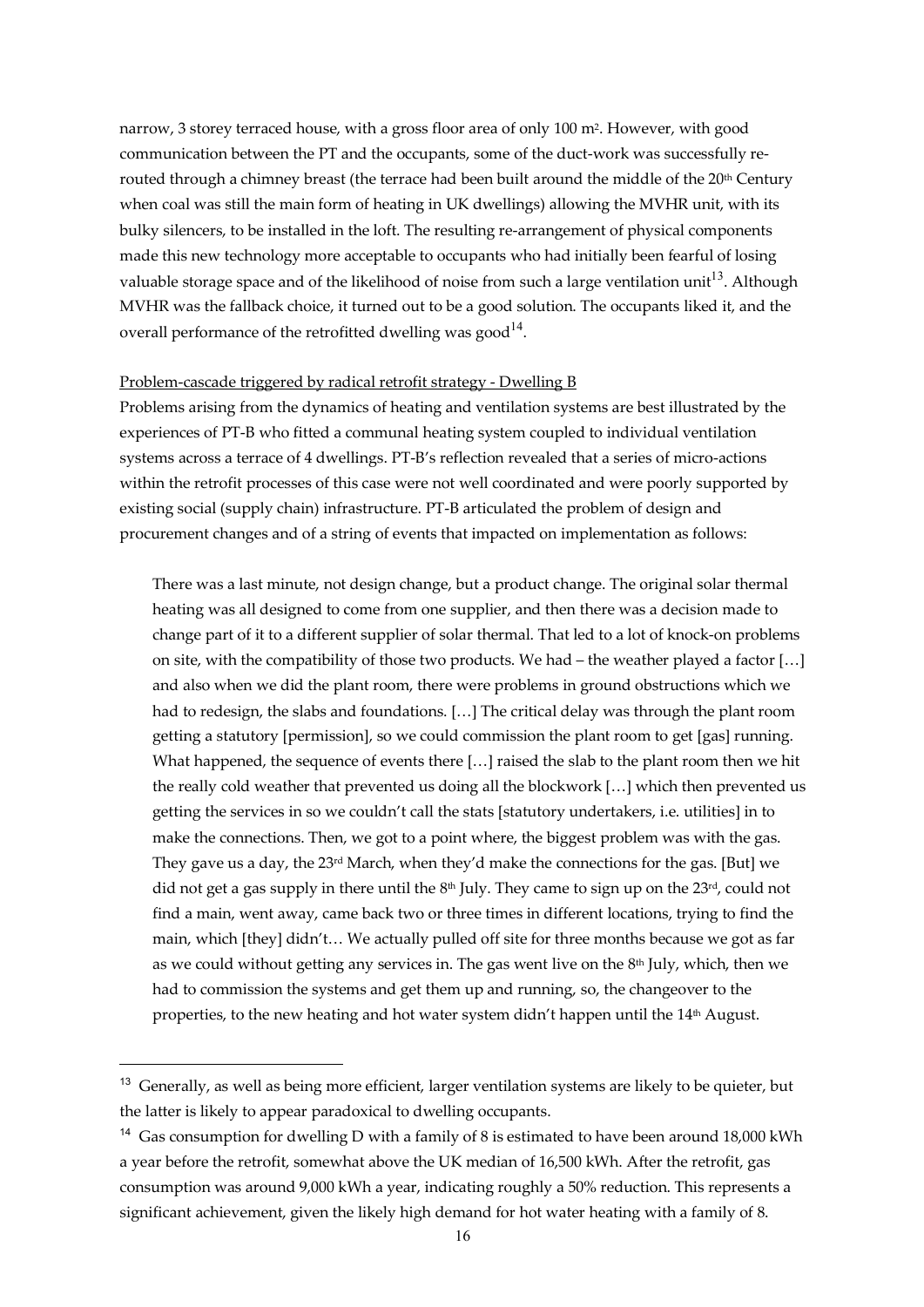It also transpired that the system had been put together by different suppliers and contractors. As a result, there was hardware incompatibility as well as difficulties in reconciling the controls of two different systems. The constructor continued:

The central controls, the way V [system manufacturer 1] dealt with the controls – they have a closed system that they use, whereas M [system manufacturer 2] use an open source system. And had V used an open source system, half of the problems we've had would not have been [in] the situation. This was further compounded that, when M priced it, they priced it for a two-cylinder system, which was totally incompatible with control, with one cylinder. So then they had to go and source a new cylinder that came from Germany that had a three-week lead in. When that was delivered to site, because it was 1000 litres, it was classed as a commercial cylinder rather than a self-contained cylinder, so all the safety controls didn't come with it. So again, these had to be ordered specially, from Germany, and it just, just totally lost momentum, because we'd take one step forward, and another problem [came] along.

The resulting issues meant that the retrofit process lasted a year, and the heating/ventilation and hot water system did not work for many months. Occupants coped by using a variety of electric resistance heating systems, footing electricity bills which in some cases they could ill-afford.

The above illustrates the necessary converse of what was observed with respect to House D: that programmes of construction or reconstruction can be derailed by unexpected/emergent linkages between apparently unconnected aspects of the job, that seemingly insignificant changes to suppliers and specifications can render complex systems unbuildable or uncommissionable, and that delays compound, and test budgets, commitment and professionalism. Professionals who choose to venture beyond the routine and the everyday, can no longer rely on the practices of their professional communities, and inevitably run such risks.

#### **7. Discussion and conclusions**

The aim of this paper is not primarily to rehearse the difficulties of retrofitting existing dwellings, but by reflecting on the ways that PTs deal with these difficulties, to explore what this tells us about the usefulness of SPT for accounting for creativity. SPT is a heuristic device to provide an account of activities that form and are recognisable as repeated patterns that together constitute the social order. Examples of social practices include marriage and child-rearing, agricultural practices and practices associated with financial services (the last of these, extensively documented by Schatzki [26]). The set of construction practices itself is an accumulation of knowledge and skills, exercised in a largely technical context, and organised into repeated patterns, that support an industry requiring the precise coordination of dozens of specialised professions and trades and (merely in the UK) hundreds of thousands of people working at any one time on thousands of sites [61].

Retrofit for the Future was an experiment that challenged practitioners precisely to transcend existing practices, in order to develop new know-how and practical understanding to allow the integration of new and unfamiliar technology in technically indeterminate settings, in the context of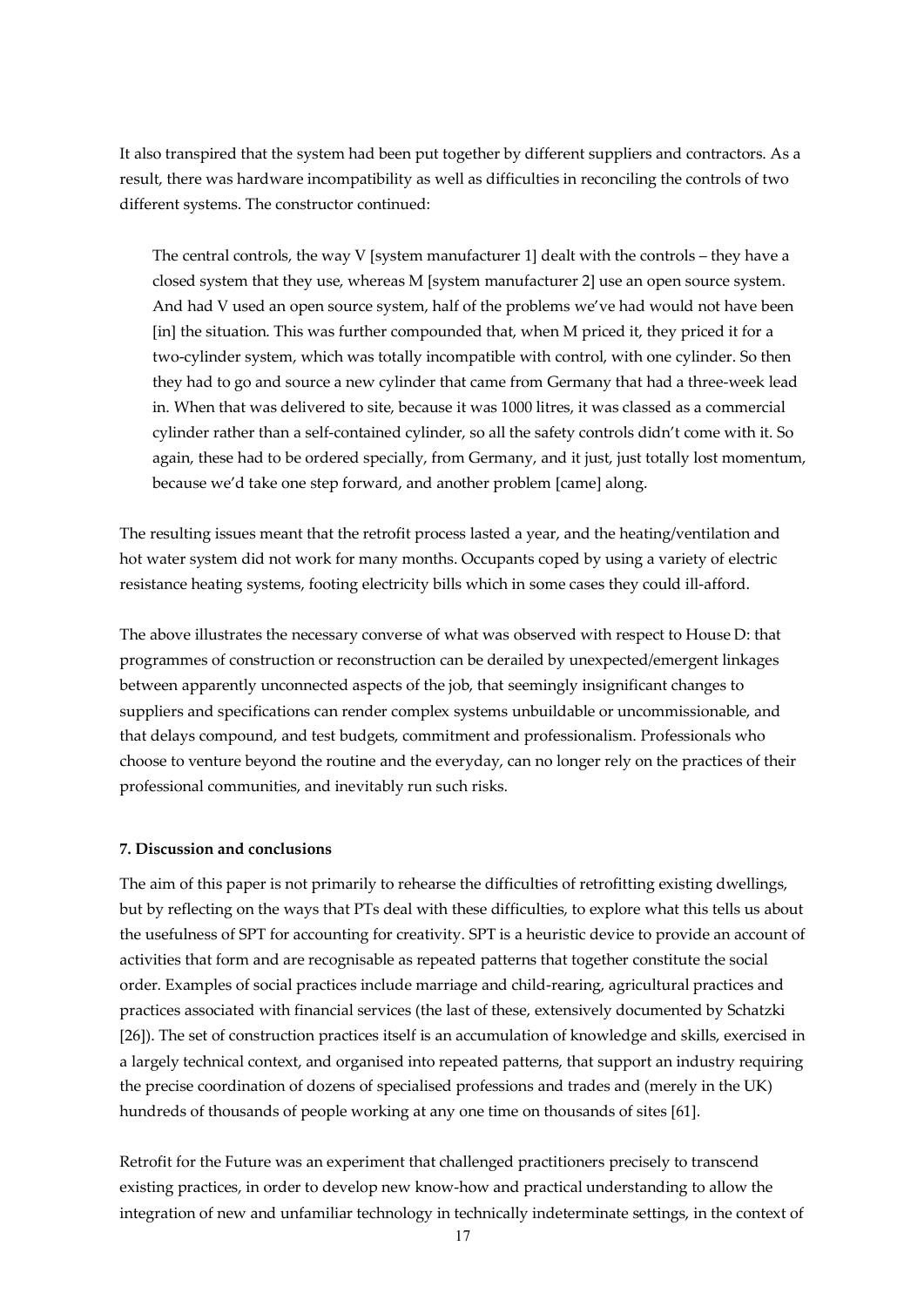explicit and implicit social rules relating to issues that ranged from interactions with neighbours, through heritage value to Building Regulations.

Analytically, in attempting to use SPT to provide an account of practices at this historical moment, it became clear that the theory was insufficient to support an investigation of innovation: the theory lacks the categories needed to allow the researcher to anticipate where innovation would occur, or to describe the processes that would be involved.

The purpose of the following discussion is to review those aspects of retrofit that fit within Social Practice Theory, with a view to identifying those that do not. This then allows us formulate a proposal for extending the SPT to embrace the latter. Our discussion is accordingly signposted with the four theoretical components of Schatzki's SPT: teleo-affective structures, practical understanding, rules and entities (human and non-human).

The PTs that undertook the retrofits investigated in the FLASH project had a common, albeit constructed purpose - to transform existing dwellings into highly energy efficient homes. By participating in this experiment, PTs voluntarily placed themselves in a competitive but indeterminate environment where the nature of the programme drove their ambition, initial formulation of retrofit strategies and desire to learn. Yet contextual and emerging complexity, combined with their commitment to the goals of the RftF Programme, forced them continually to re-think, negotiate, and innovate. This reflects the complex and shifting interplay of purpose and emotions (teleoaffectivity) and social, physical and technological constraints within which PTs operated.

PTs' know-how (practical understanding) and rules embedded in institutional, organisational and regulatory structures played important roles in their strategic planning and actions in the innovation process. For example, as a result of the heritage value of some dwellings, PTs were constrained in their choices of designs and materials applied (cases  $C$ , E &  $G$ ), by both implicit and explicit rules relating to heritage.

Retrofits were also constrained by explicit institutional rules encoded in Building Regulations. This is exemplified by the impact of Regulations on the insulation of floors through the need to adjust riser heights for stairs (e.g. PT-A and PT-D). With the right physical configuration and the adoption of a different insulation solution - running external insulation below ground level down to footings - these problems could be completely bypassed (PTs-B&H); but this was not possible in all cases.

Implicit social rules could also be at play. PT-A's initial strategy (Passivhaus) had to be abandoned in the face of Dwelling A occupant's concern that her house would stand out among her neighbours' houses after retrofit. By implementing a hybrid wall insulation solution, PT-A was able to allay the occupant's concern while achieving the same thermal effect. Rules (social or physical) are enduring structures that govern human activities; without them the social world would be unintelligible, and our physical environment would be unmanageable. However, it is at the very moment that we discover these rules conflict with purpose, that creativity beckons.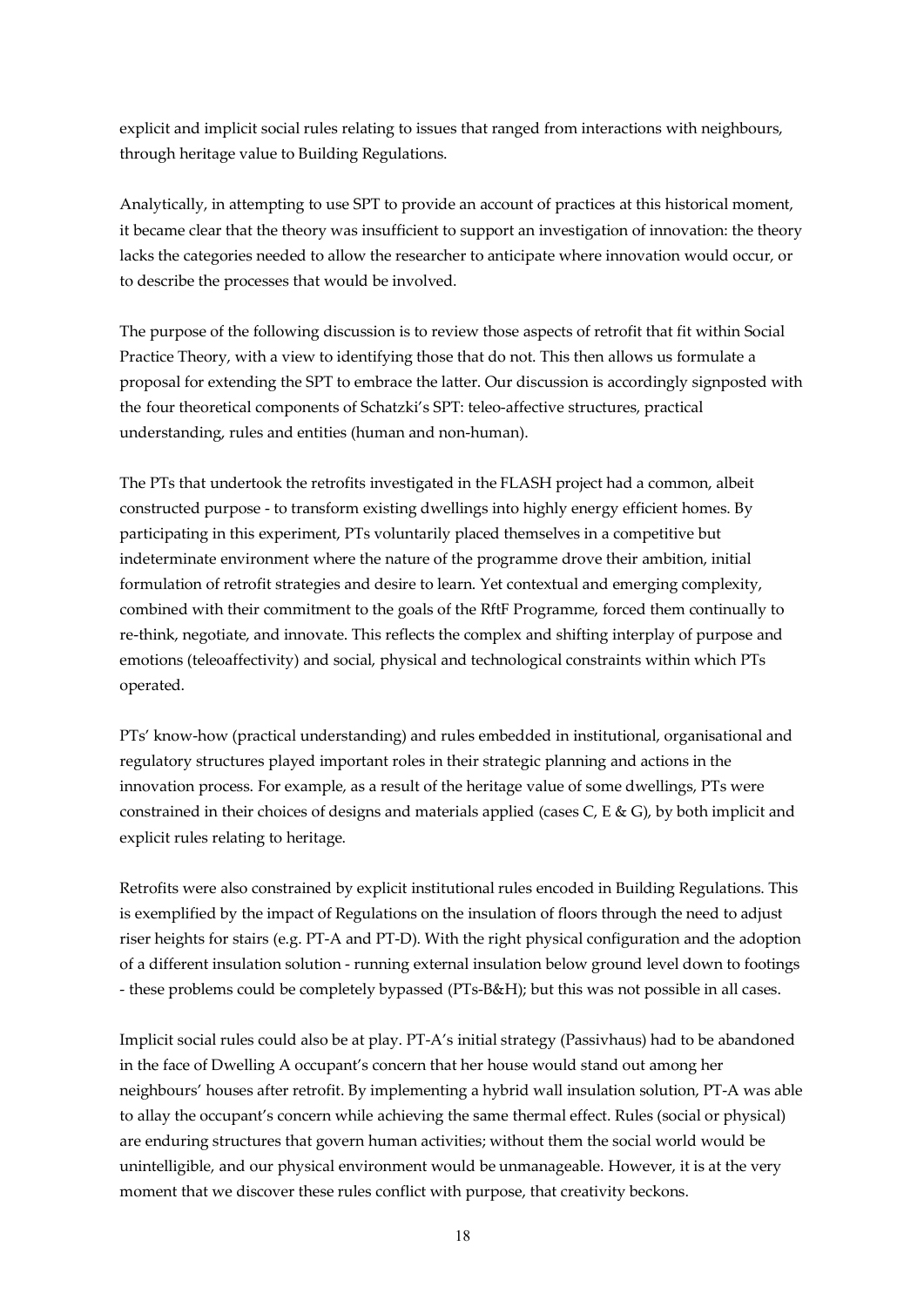The PTs' design intentions could be seen as the pre-condition for such creativity, precisely because they were rarely implemented smoothly. PTs had to confront problems that emerged from the complex dynamics of the technological arrangements associated with modern retrofit, of which the interplay of fabric, heating and ventilation systems described in this paper provides an example. While simple technical rules-of-thumb (e.g. Figure 1) may in principle aid the choice of ventilation systems, in practice, the functioning and performance of such systems depend on coupling design, implementation and use, in the context of both social and physical and technological constraints, interactions of which cannot easily be handled by rules-of-thumb. PTs' failures and successes in implementing MVHR in their respective projects reflected this complex dynamic.

While institutional rules are often established to guide and simplify practice, it was the confrontation of routinised practice with unexpected physical and social constraints that gave rise to the impetus for creative responses. In the cases studied, the resulting tensions were all accommodated by the PTs. But in the longer term, one would also expect to see building regulations and other socio-technical governance infrastructure changing either to decrease uncertainty, or to accommodate the emerging requirements of retrofit technology and markets, and a maturing retrofit industry. In parallel with this, one would also expect to see the development of ready-made technological solutions that black-box a number of the problems with which the PT's engaged in the Retrofit for the Future Programme had consciously and explicitly to grapple.

One conclusion from the above is that technology (non-human entities) and physical rules play a significant, and sometimes dominant role in the context of retrofit. Researchers who wish to appropriate SPT to investigate retrofit activities as a form of social practice must keep in mind the need to understand physical systems, which are the unavoidable partners of the social in the dance of socio-technical evolution, in their own terms. Although there are signs that current energy research practice is changing, more effort is needed to build capacity for multi-disciplinary research and practical methods for evaluating built performance.

But more importantly, the above discussion shows that SPT is limited by its erasure of the human mind. The PTs' reflections on their experiences illustrate clearly why a theory of routinised practice is unable to account for creativity. Without restoring the ingenuity of the human mind, through the incorporation of the Pragmatists' concept of situated creativity into the conceptual framework of SPT, accounting for the processes of innovation as set out in this paper would be impossible.

### **References**

- 1. Dewey J. The quest for certainty: a study of the relation of knowledge and action. New York: Putnam; 1929.
- 2. Palmer J. & Cooper I. United Kingdom housing energy fact file. London: DECC; 2013. https://www.gov.uk/government/statistics/united-kingdom-housing-energy-fact-file-2013
- 3. Commission for Climate Change (CCC). UK housing: fit for the future? London; 2019. https://www.theccc.org.uk/wp-content/uploads/2019/02/UK-housing-Fit-for-the-future-CCC-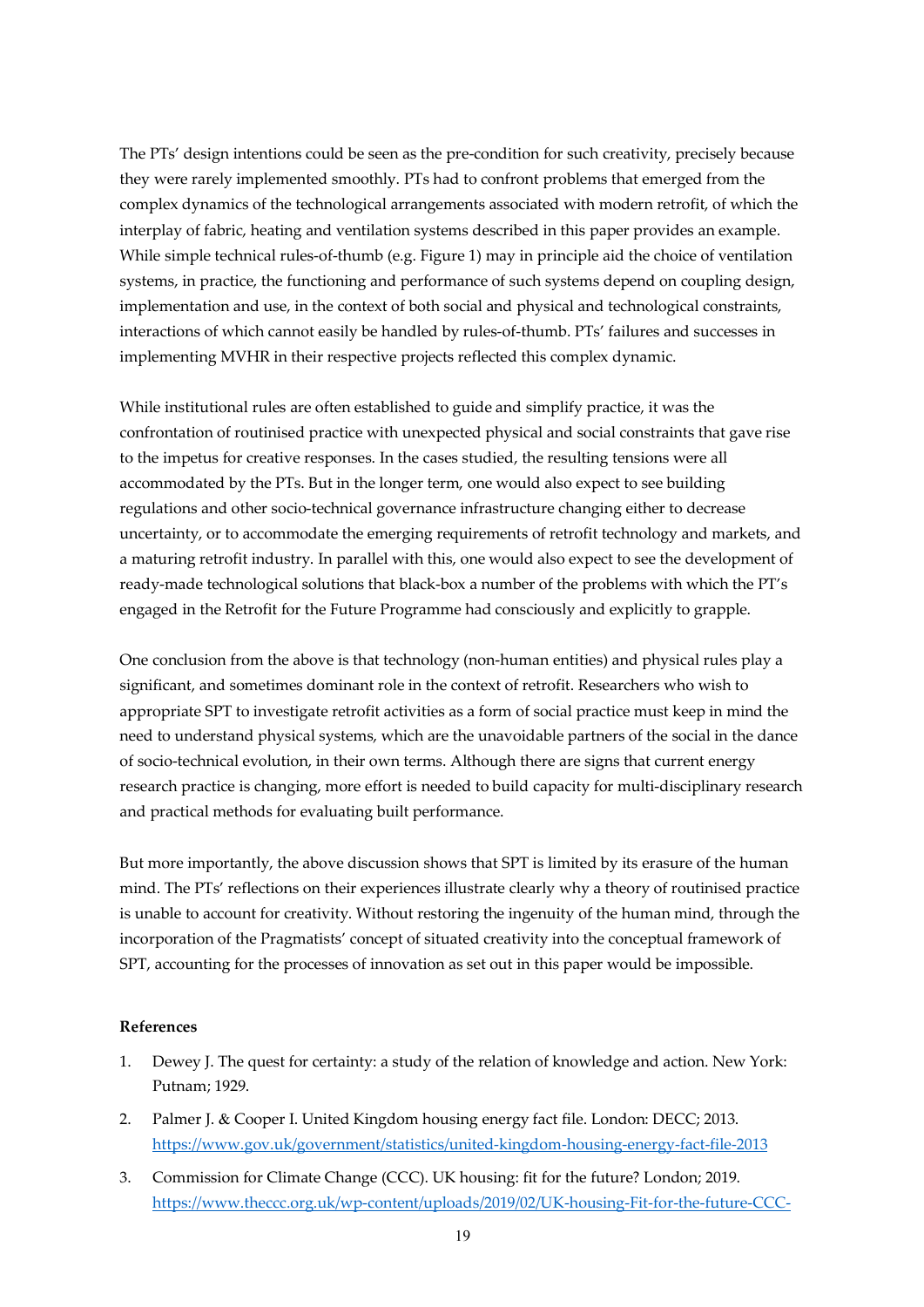### 2019.pdf

- 4. Ministry of Housing, Communities & Local Government (MHCLG). English Housing Survey, Headline Report 2017-8. London; 2019.
- 5. Ministry of Public Building and Works. The Building Regulations. London; 1965.
- 6. HM Government. Construction 2025. London; 2013. https://assets.publishing.service.gov.uk/government/uploads/system/uploads/attachment\_data /file/210099/bis-13-955-construction-2025-industrial-strategy.pdf
- 7. BEIS. The Clean Growth Strategy: Leading the way to a low carbon future. London: Department for Business, Energy & Industrial Strategy; 2017. https://www.gov.uk/government/publications/clean-growth-strategy
- 8. Committee on Climate Change (CCC). Reducing UK emissions: 2018 progress report to Parliament. London; 2018. https://www.theccc.org.uk/publication/reducing-uk-emissions-2018progress-report-to-parliament/
- 9. Lowe, RJ. Technical options and strategies for decarbonizing UK housing, Build. Res. Inf. 2007: 35(4) 412-425. https://doi.org/10.1080/09613210701238268
- 10. BEIS. Clean Growth Transforming Heating: Overview of Current Evidence. London; 2018 https://assets.publishing.service.gov.uk/government/uploads/system/uploads/attachment\_data /file/766109/decarbonising-heating.pdf
- 11. Committee on Climate Change. Net Zero: the UK's contribution to stopping global warming. London; 2019. https://www.theccc.org.uk/publication/net-zero-the-uks-contribution-tostopping-global-warming/
- 12. Baregheh A, Rowley J & Sambrook S. Towards a multidisciplinary definition of innovation. Manag Decis. 2009: 47(8) 1323-1339. https://doi.org/10.1108/00251740910984578
- 13. Rogers E. Diffusion of innovations. 5<sup>th</sup> ed. Simon and Schuster; 2003.
- 14. BEIS. The UK Innovation Survey: Headline Findings 2014 to 2016. London; 2017. http://doc.ukdataservice.ac.uk/doc/6699/mrdoc/pdf/6699\_ukis\_2017\_headlines\_final.pdf
- 15. Eurostat. Concepts and Definitions Database Innovation. https://ec.europa.eu/eurostat/ramon/nomenclatures/index.cfm?TargetUrl=DSP\_GLOSSARY\_N OM\_DTL\_VIEW&StrNom=CODED2&StrLanguageCode=EN&IntKey=16501035&RdoSearch=B EGIN&TxtSearch=innovation&CboTheme=&IsTer=&IntCurrentPage=1&ter\_valid=0
- 16. Bordass W & Leaman A. Future buildings and their services: Strategic considerations for designers and clients. Build. Res. Inf. 1997; 25(4) 190–195. https://doi.org/10.1080/096132197370309
- 17. Cohen R, Standeven M, Bordass, W & Leaman A. Assessing building performance in use 1: the Probe process. Build. Res. Inf. 2001; 29(2):103–13. https://doi.org/10.1080/09613210010008018
- 18. Chiu LF, Lowe R, Raslan R, Altamirano-Medina H & Wingfield J. A socio-technical approach to post-occupancy evaluation: interactive adaptability in domestic retrofit. Build. Res. Inf. 2014: 42(5) 574-590. https://doi.org/10.1080/09613218.2014.912539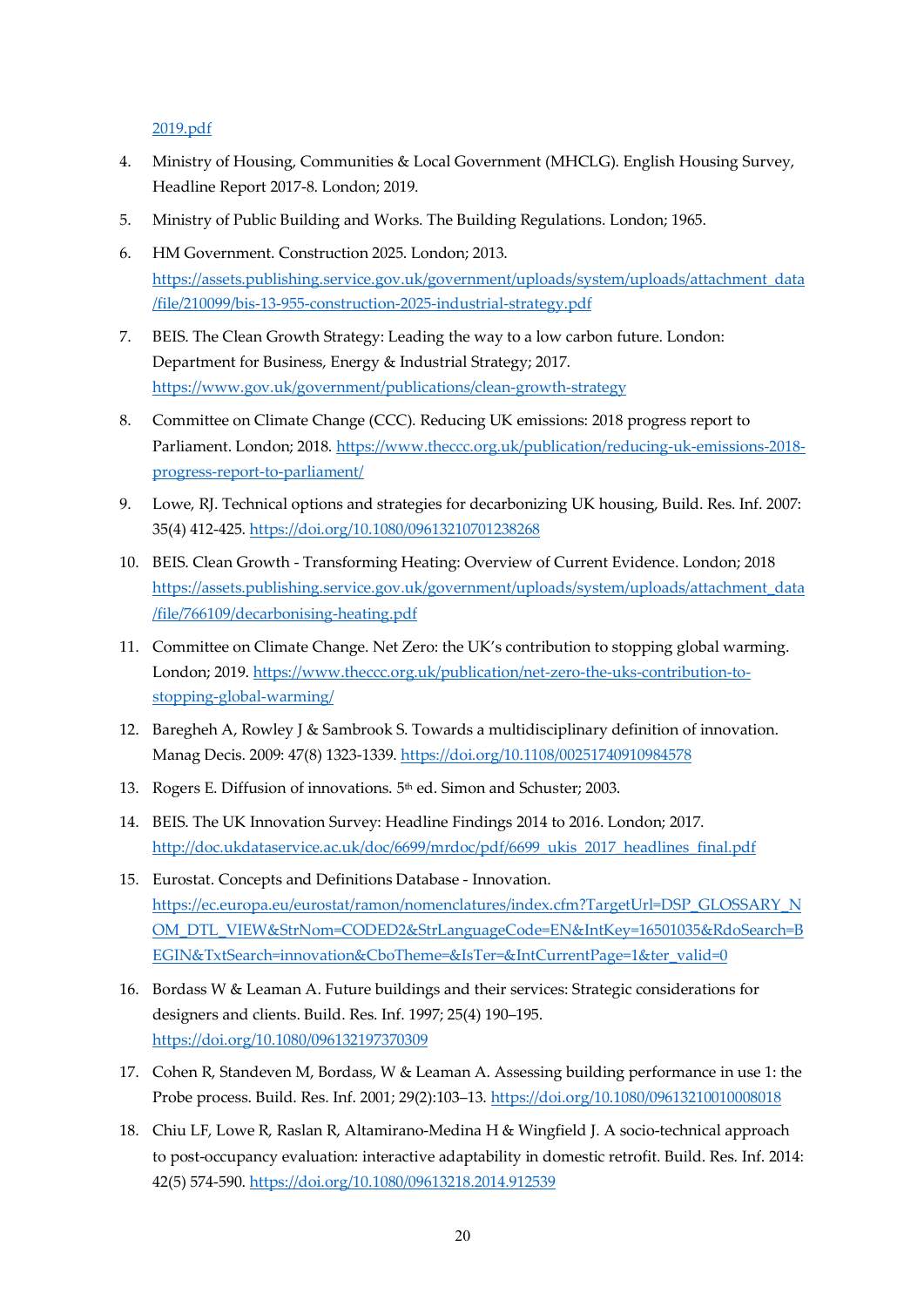- 19. Lowe R, Chiu LF, Oreszczyn T. Socio-technical case study method in building performance evaluation. Build. Res. Inf. 2018; 46(5) 469-484. https://doi.org/10.1080/09613218.2014.912539
- 20. Baborska-Narozny M., Stevenson F & Ziyad F. User learning and practices in relation to innovative technologies: a case study of domestic photovoltaic systems. Energy Res. Soc. Sci. 2016; 13: 24-37. https://doi.org/10.1016/j.erss.2015.12.002
- 21. Joas H. Pragmatism and social theory. Chicago & London: University of Chicago Press; 1993.
- 22. Baert P. Philosophy of social sciences: Towards Pragmatism. Cambridge: Polity Press; 2005.
- 23. Schön D. The reflective practitioner: how professionals think in action. New York: Basic Books; 1983.
- 24. O'Ca D, Chen C, Hong T & Belafi Z. Synthesizing building physics with social psychology An interdisciplinary framework for context and occupant behaviours in office building. Energy Res. Soc. Sci. 2017; 34: 240-251. https://doi.org/10.1016/j.erss.2017.08.002
- 25. Schatzki TR. Social practices: A Wittgensteinian approach to human activity and the social. Cambridge: Cambridge University Press; 1996.
- 26. Schatzki TR. The site of the social: a philosophical account of the constitution of social life and change. University Park, PA: Pennsylvania State University Press; 2002.
- 27. Schatzki TR. Introduction. In: Schatzki T.R., Cetina K.K., von Savigny E., editors. The practice turn in contemporary theory. London: Routledge; 2001.
- 28. Wilhite H. The conditioning of comfort. Build. Res. Inf. 2009; 37(1) 84–8. https://doi.org/10.1080/09613210802559943
- 29. Gronow J & Warde A. Ordinary consumption. 2001; New York: Psychology Press.
- 30. Gram-Hanssen K. Residential heat comfort practices: understanding users. Build. Res. Inf. 2010; 38(2) 175–86. https://doi.org/10.1080/09613210903541527
- 31. Strengers Y. Negotiating Everyday Life: The role of energy and water consumption feed-back. J. Consum. Cult. 2011; 11(3) 319–38. https://doi.org/10.1177/1469540511417994
- 32. Butler C, Parkhill KA., & Pidgeon NF. Energy consumption and every-day life: choice values and agency through a practice theoretical lens. J. Consum. Cult. 2014; 16: 887–907. https://doi.org/10.1177/1469540514553691
- 33. Gram-Hanssen, K. Understanding change and continuity in residential energy consumption. J. Consum. Cult. 2011; 11(1) 61–78. https://doi.org/10.1177/1469540510391725
- 34. Royston, S. Dragon-breath and snow-melt: know-how, experience and heat flows in the home. Energy Res. Soc. Sci. 2014; 2:148–58. https://doi.org/10.1016/j.erss.2014.04.016
- 35. Day R. & Hitchings R. "Only old ladies would do that": age stigma and older people's strategies for dealing with winter cold. Health Place. 2011;17(4) 885–94. https://doi.org/10.1016/j.healthplace.2011.04.011
- 36. Jalas M & Rinkinen J. Stacking wood and staying warm: time temporality and housework around domestic heating systems. J. Consum. Cult. 2012; 11:61–78. https://doi.org/10.1177/1469540513509639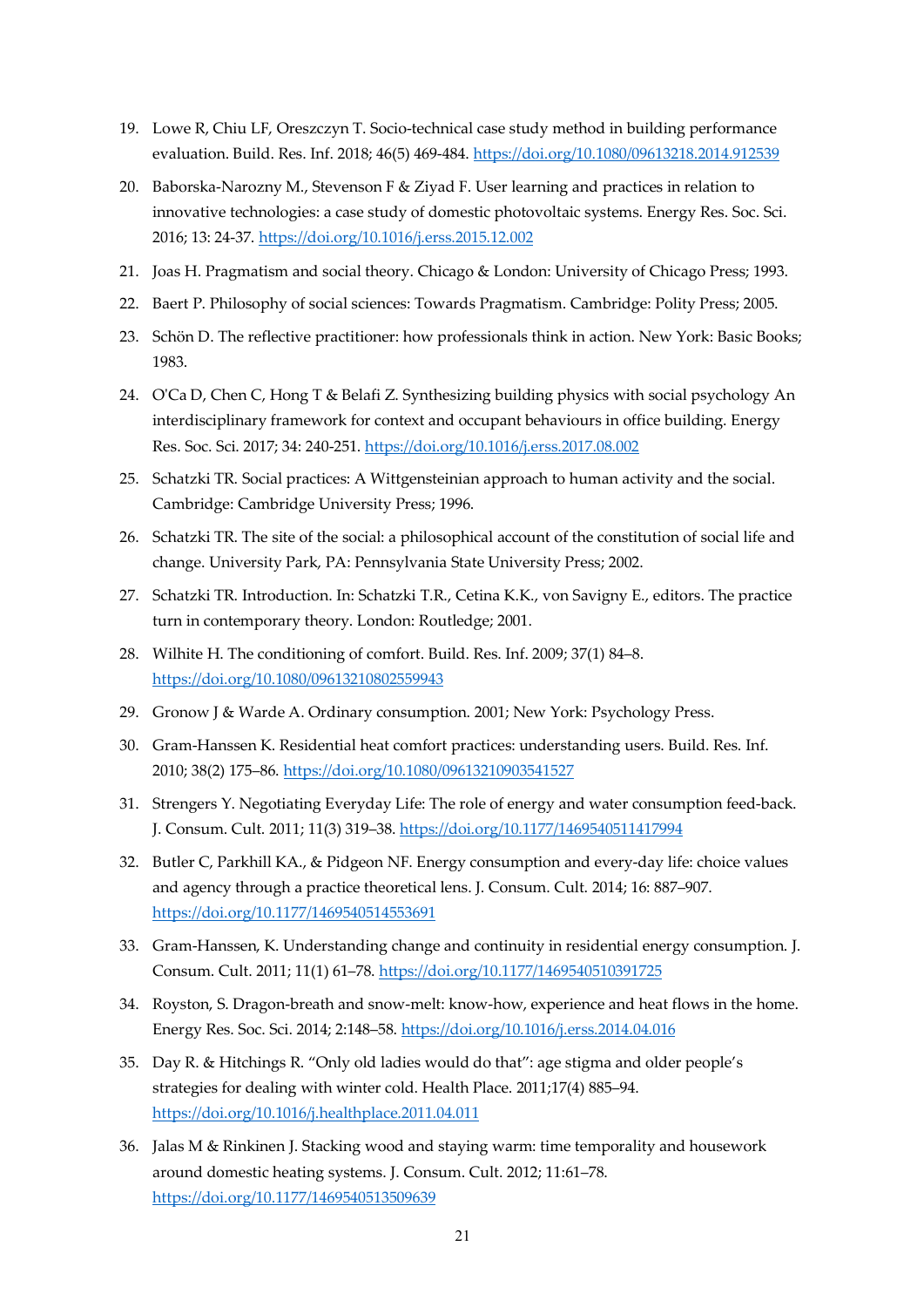- 37. Tweed C. Socio-technical issues in dwelling retrofit. Build. Res. Inf. 2013; 41(5) 551–62. https://doi.org/10.1080/09613218.2013.815047
- 38. Karvonen A. Towards systemic domestic retrofit: A social practices approach. Build. Res. Inf. 2013; 41(5) 563–574. https://doi.org/10.1080/09613218.2013.805298
- 39. Baborska-Narozny M., Stevenson F. & Grudzinska M. Overheating in retrofitted flats: occupant practices, learning and intervention. Build. Res. Inf. 2017; 45 (1-2) 40-59. https://doi.org/10.1080/09613218.2016.1226671
- 40. Gram-Hanssen K. Residential heat comfort practice: understanding users. Build. Res. Inf. 2010; 38 (2) 175-176. https://doi.org/10.1080/09613210903541527
- 41. Madsen LV. The comfortable home and energy consumption. Hous. Theory Soc. 2018; 35(3) 329–52. https://doi.org/10.1080/14036096.2017.1348390
- 42. Baborska-Narozny M, & Stevenson F. Mechanical ventilation in housing; Understanding in-use issues. Proc. Institution of Civil Engineers - Engineering sustainability. 2017; 170 (1) 33-46. https://doi.org/10.1680/jensu.15.00053
- 43. Rouse J. Engaging science: how to understand its practices philosophically. Ithaca: Cornell University Press; 1996.
- 44. Pickering A. The mangle of practice: time, agency, and science. Chicago & London: Chicago University Press; 1995.
- 45. Pickering A. Practice and post-humanism: Social history and a history of agency. In Schatzki TR, Cetina KK, Von Savigny E, editors. The practice turn in contemporary theory. Routledge; 2001. p.172-183.
- 46. Forester J. On the theory and practice of critical pragmatism: Deliberative practice and creative negotiations. Planning Theory. 2012; 12(1) 5–22. https://doi.org/10.1177/1473095212448750
- 47. Gross N. A Pragmatist theory of social mechanisms. Am. Soc. Rev. 2009; 74(3) 358–79. https://www.jstor.org/stable/27736068
- 48 Whitehead AN. An Introduction to Mathematics. New York: Henry Holt & Co. London: Williams and Norgate; 1911.
- 49 Schumpeter JA. The creative response in economic history, The Journal of Economic History 1947; 7(2) 149-159. Cambridge University Press on behalf of the Economic History Association. https://www.jstor.org/stable/2113338
- 50 Kuhn TS. The Structure of Scientific Revolutions. Chicago & London: University of Chicago Press; 1962.
- 51 Newell A, Shaw JC. & Simon HA. Elements of a Theory of Human Problem Solving, Psychological Review, 1958; 65: 151-166. http://dx.doi.org/10.1037/h0048495
- 52 Newell A & Simon HA. Human Problem Solving. NJ: Prentice-Hall; 1972.
- 53. Taalbi J. What drives innovation? Evidence from economic history. Research Policy 2017; 46 (8) 1437-1453. https://doi.org/10.1016/j.respol.2017.06.007
- 54. Chiu LF. Critical reflection: More than nuts and bolts. Action Res. 2006; 4:183–203.